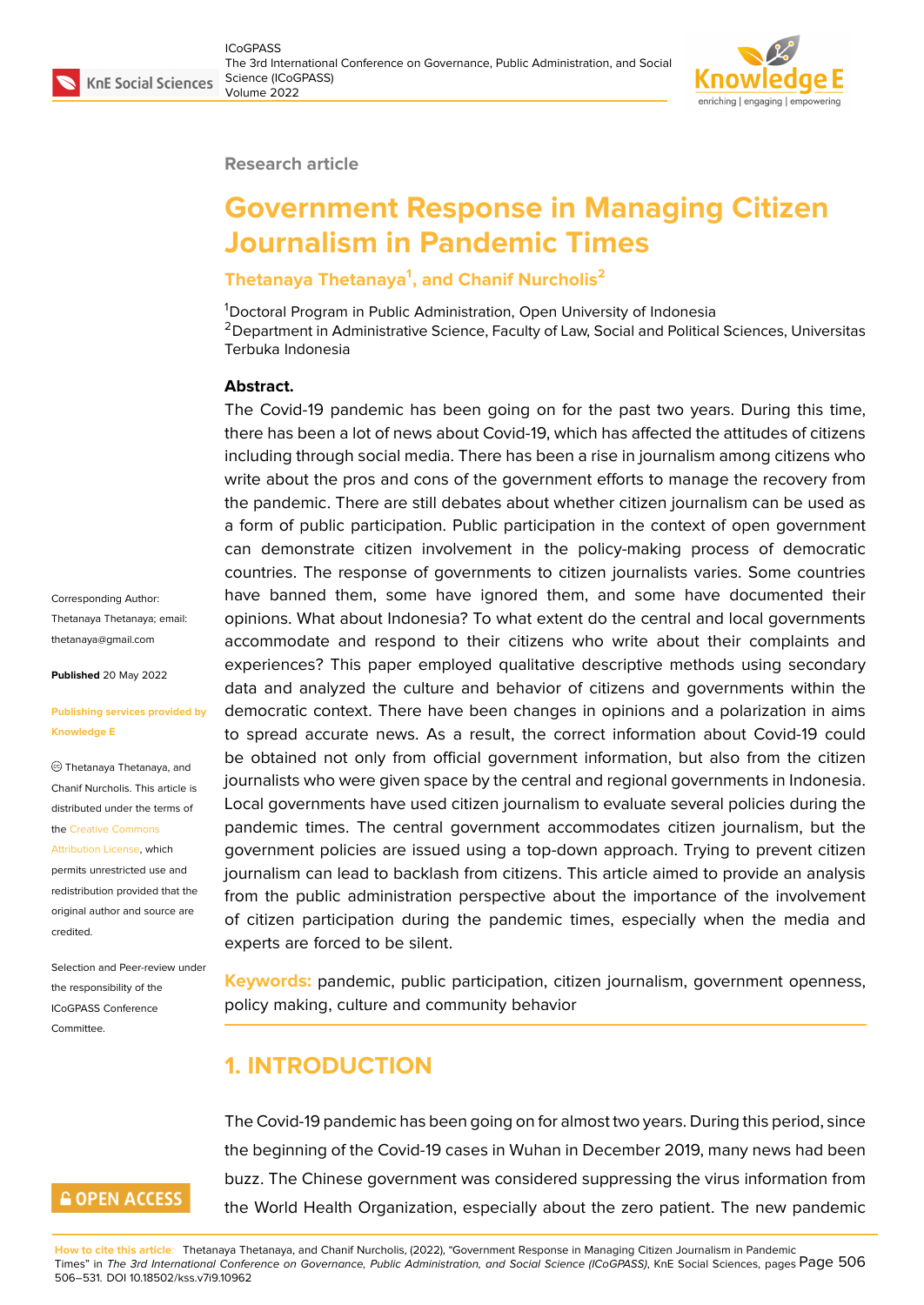

virus, within two weeks since it was reported, had ammounted 2.3 percent of deaths. Another news revealed that the number of deaths in Wuhan was actually more than 2.3 percent. Local authorities in Wuhan first thought and announced that the virus was only transmitted from animals to humans, not transmitted from human to human.

The governments of neighboring countries, such as Vietnam and Bhutan immediately closed the entry from people coming from China. Vietnam implemented quarantine the region and conducted gradual testing and tracing starting from people who have just returned abroad, people with the close contact of Covid-19 patients, the family contacts. Bhutan increased the capacity of its health workers to deal with severe respitory illness. Both Vietnam and Bhutan had different strategies. The similiarity that both countries conducted regional isolation from testing to tracing. South Korea, at the beginning was the most successful in tracing positive Covid-19 patients.

They implemented the precaution policies based on the consideration of leaders through directive policies. Some countries copied the success of neighboring China in controlling the virus transmission, such as South Korea and Vietnam. South Korea put the importance of exchanging information of suspects with Wuhan Local Authorities and the Korean Government had experience in handling SARS in 2003. Lee  $(2021)^1$ Infodemic become most important information during pandemic. The role of media which were pointed out by the government become trusted mediators to spread news about preventive behaviors. Therefore, the citizens were more confident and motivated to follow the preventive behavior.

The same as Taiwan government. The government *countered* the pandemic issue at the beginning by listening the input of business people or people traveling from China as well as hearing the input from health experts. Taiwan combined the input from outside government and the experience in dealing with SARS virus in 2003.

The Indonesia government, when neighboring Malaysia and Singapore reported the case findings, was still relaxed and declared as a country free from Sars Cov type 2. When Indonesia discovered the first case in April 2020, epidemology suspected it was too late. The assumption was based on the fact, the government was lack of Covid-19 tracing to the foreign tourists. Some foreigners reported that they got infected when visiting Bali. The virus was spreaded from local tourists who visited foreign countries or several cities in Indonesia.

Depok was the first case of findings due to reports by the tourists who have recently traveled to Bali and Jakarta. There were so many buzzing news on Covid-19 transmission until it was announced by the World Health Organization (WHO) as a global pandemic and can be transmitted from human to human in mid-2020. WHO began required healthy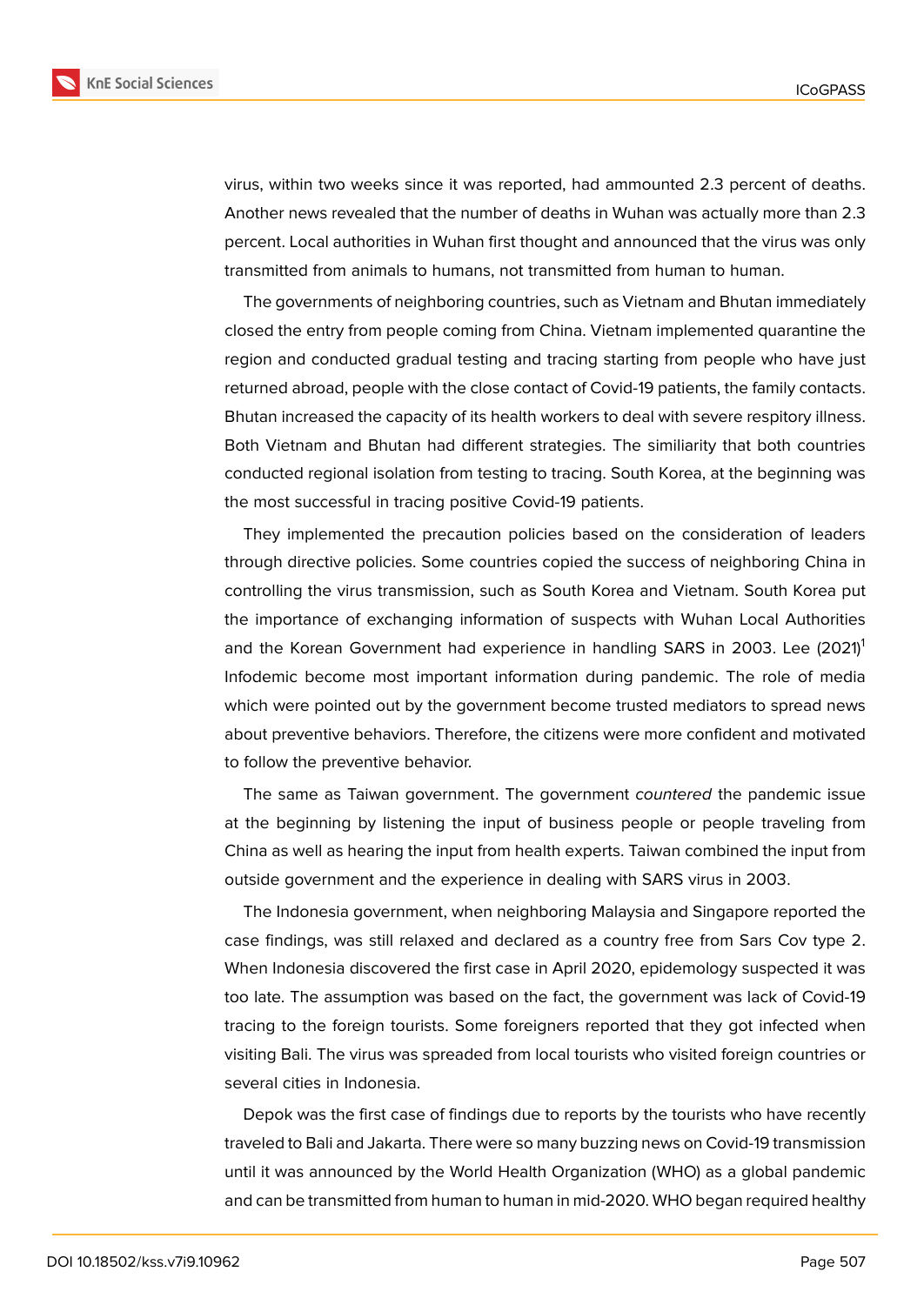

and sick people to wear masks. Previously, WHO stated that the use of mask is only for medical officers and the sick people.

The governments and the global communities were confused about the dangers of this pandemic virus. They did not whom should be followed, the advice of health experts or making policies according to the state emergencies. As a result, the government responses of each country were different. There were not global precautions. Each states implemented the policies based on the emergencies of the virus spread.

In Indonesia, there was little information on Covid-19 from the official media. Most of net citizen updated the information from main stream media, which was more hoaxes than the truth. The response of the Indonesian Government dealing with the beginning of the pandemic was very slow, neglecting the reported findings of Covid-19 cases from foreign tourists who had been traveled to Indonesia.

Epidemologists assumed that Covid-19 had entered Indonesia around February 2020, but the number one patient found in Indonesia in the beginning of April 2020. The late finding case was fatal to control the virus spread. Indonesia once still believed that the virus' death rate ratio was not more than 2 percent. The belief ended up with swallowing bitter pills where the hospital were collaps. The death increased due to Covid-19.

The advanced of technology communication during the pandemic conditions were speeded up. The social distancing and the diminishing of activities required people work and study from home. Most governments make online communcation through the internet as primary tool to solve social distancing problem. Starting from learning from home, working from home, until shopping from home. People spend more time at home using internet. This situation raise the number of social media users.

People are forced digitalized and social media become increasingly favored. Based on www.statista.com<sup>2</sup>, the number of social media users worldwide reach 4.2 billion people, increasing by 49% during the pandemic. In Asia, social media users reach the highest number, above 70%. The social media users in the United States and Europe increase more than 65%. The number are not as much as in Asia.

When official media did not enough provide news about the pandemic. The citizen felt their aspirations to speak up about the true information of Covid-19 had been covered by the authorities. Moreover, some authorities in some countries felt that Covid-19 did not exist Some people believed Covid-19 exist. Those who believed, looked for news from China netizens who acted as freelance journalists.

Chinese netizens through their personal blogs, wrote many experience in avoiding the virus. Wuhan netizens exposed the information of the virus come from different background knowledge, some of them were freelance journalists, the Covid-19 survivors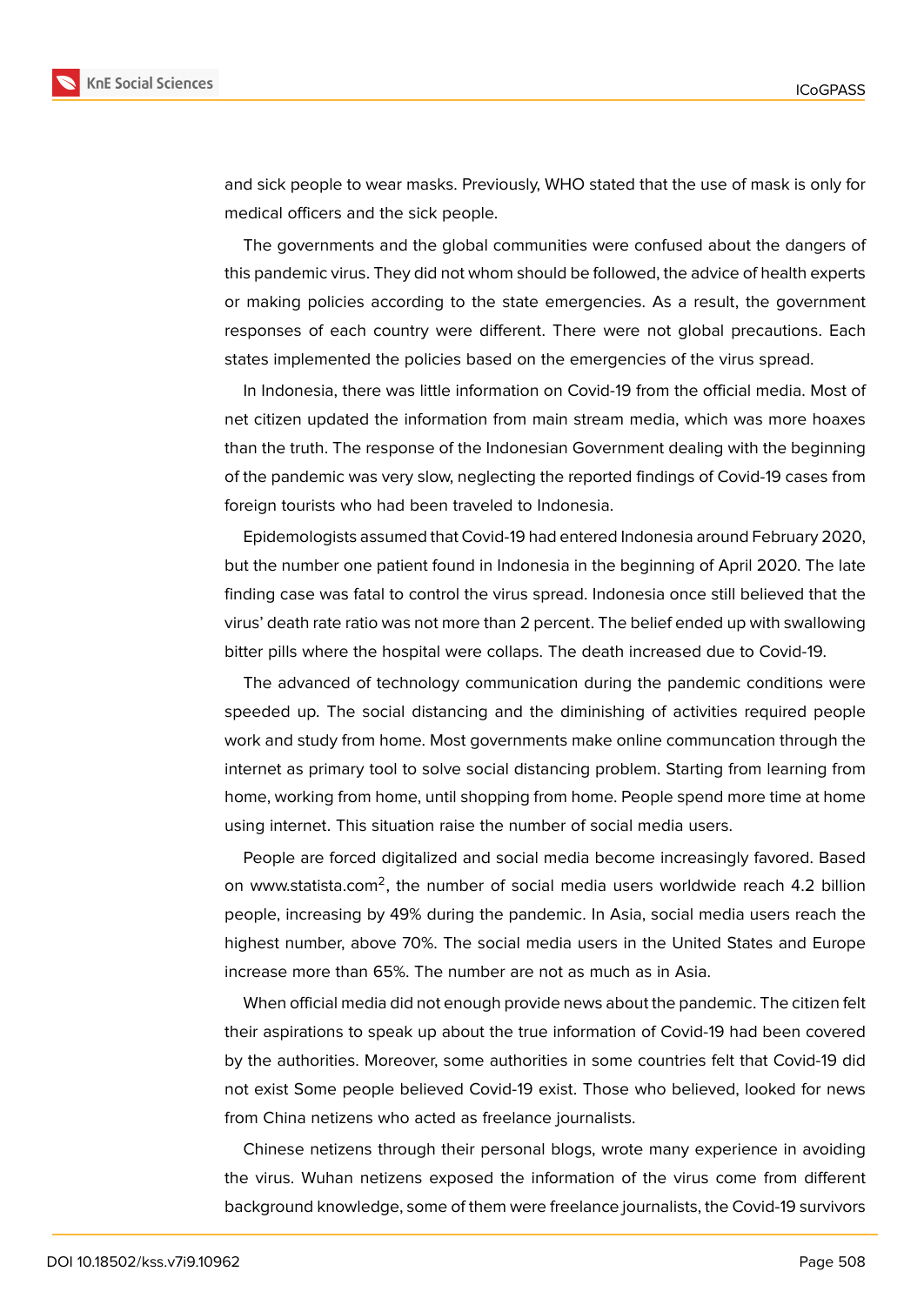

or the family of survivors, and the self-investigators who visited hospitals and cremation place. The situation, in Chen, et al (2020)<sup>3</sup> created loop between China government and the citizen. The citizen can not trust the media and experts as they also under the authorization control. Citizen emotion to government raised negative comments on social media showing the increase of citizen fear and uncertainty feeling.

From Wuhan citizen experience using blog web to inform the world, netizens from other countries got information about Covid-19, eventhough the news was not authorized. The Chinese government never justified the news officially. Meanwhile many netizens saw the news from Chinese bloggers as a warning. Some of netizens considered the Wuhan citizens just exagerated the news about the virus. Not all the unauthorized information were true. Some news from the Covid-19 survivors or the family patients might have been right.

There are countries which chose to have high vigilance and aware of the virus spread. Those countries were bordered with China. The neighbouring governments were aware of the news brought by the Chinese citizens. These governments, i.e. Vietnam, Bhutan, and Taiwan thought that the citizens' reports from Wuhan as things needed to be learned. This affected the public policy in their countries. Vietnam, for example, was aware that its country was the closest to China and considered Covid-19 as a threat to the health of its citizens. Therefore the government immediately locked down the territory and closed access from abroad to their country. Bhutan did the same. As addition, realising the fact Bhutan had limited human resources, The King, together with the politicians concerned the lack knowledge about SARS and limited resources of health workers. They trained their health workers as well as the volunteers hand in hand to support health facility system (Ongmo and Parikh, 2020) $^4$ . Taiwan did the same. At the beginning of pandemic, Taiwan government discussed the spread of the virus with Taiwanese who just came from Wuhan, mostly were students dan bussinessmen.

Is citizen journalism an exaggeration or a form of public moral attitude? How should the Indonesian government respond to citizen journalism? Can citizen journalism be the basis of a policy? Research aims to analyze the development of open governance, the effectiveness of citizen reports through news in the mainstream media, and the extent of government concern to manage the news from the citizens. Whether the problem of citizens is handled quickly or handled slowly or ignored by the government. Several times the President of Indonesia, Mr. Joko Widodo, conveys that the country is considered present by its people if the problems which the people complain, can be handled by the government. Therefore, the government needs to open up the public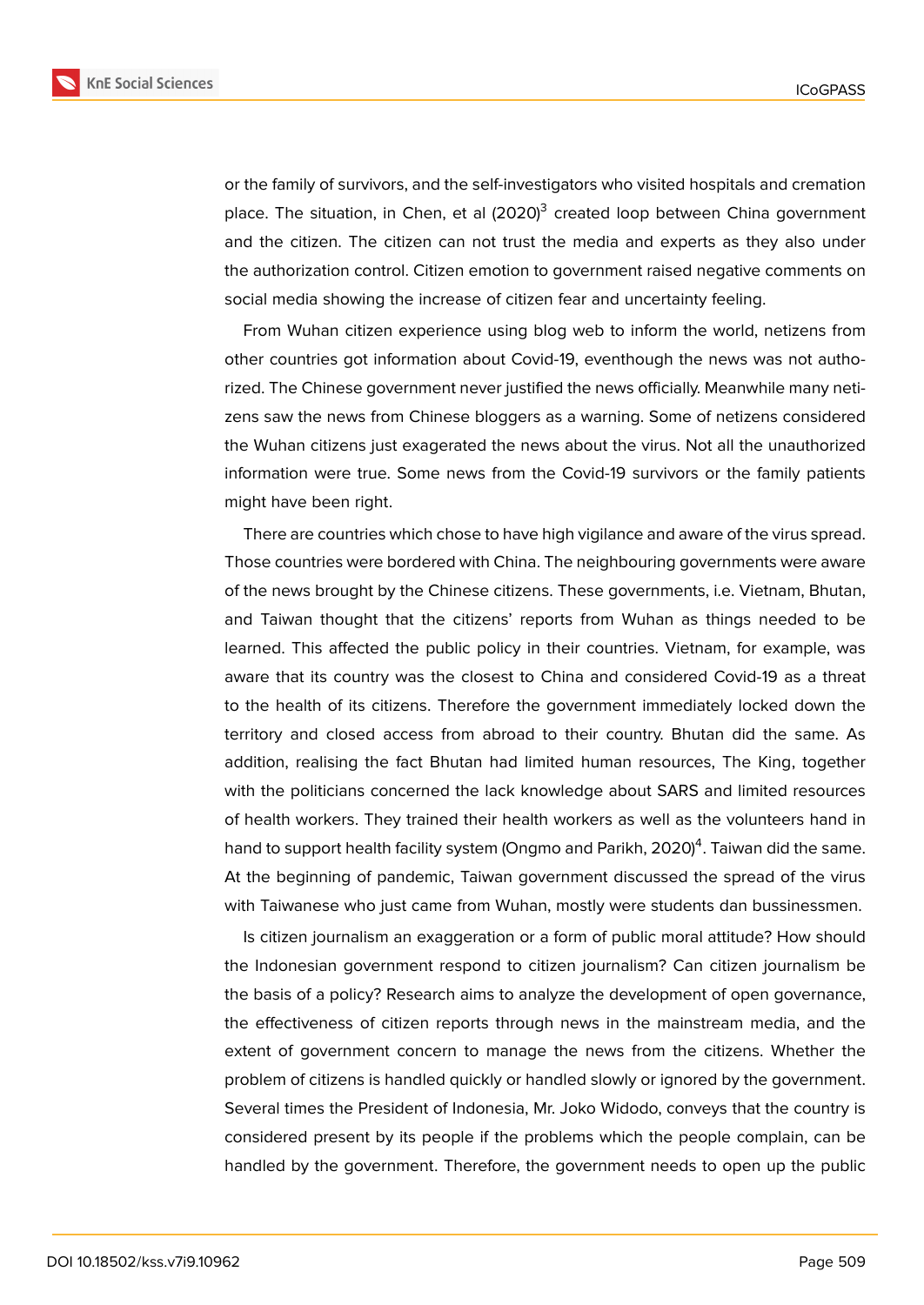

spaces. Today's society tends to be in the mainstream media because the problem or their input meets the deadlock when going through the formal path of bureaucracy.

# **2. THEORITICAL CONCEPT**

Public participation engagement is still debating to be discussed. the approach to public administration in many countries is top-down and anti-critic. Denhardt dan Denhardt  $(2000)^5$ The close system in bureaucracy tries to limit the citizen involvement. Meanwhile, in the open government, the bureaucrats tend to value the citizen input when delivering the public service.

From the previous researches, Schafer  $(2018)^6$  did the systematic literature review about citizen participation in the local governance, there is evident on the corelation between government recruitment and citizen participation, but there is little evident that the citizens pratically involve on decision making. It means that there is no proof that local government makes policy based on bureaucrats engagement to the citizen. It means that, the citizens information is likely to be kept and never been discussed among the decision makers.

With various development in public administration science, the bureaucrats as the policy makers urge to use knowledge in improving sensitivibilty to deliver good quality of public service. The problem is government organization has limited human resources. I To cope with that, government improves its sensitivity through the citizen sharing dan experience besides asking experts.

#### **2.1. Public Participation in Government**

Freedom of speech in Indonesia is protected by law. The article 28 F of the 1945 Constitution states that "Everyone has the right to communicate and obtain information to develop his or her personal and social environment, and has the right to seek, obtain, possess, store, process, and convey information using all available channels".

In Fung, Graham, and Weil's (2007)<sup>7</sup> book *Full Disclosure*, governments can implement transparency in policy making to avoid the risk of instability for groups that are not inclusive in policy. Every government policy contains an element of political interest that cannot be avoided. Transparency in the policy-making process is a support for political democracy. It is explained that the group of bureaucrats is divided into two groups addressing transparency in government. The first group that defines public openness is everything related to public policy making that can be opened to the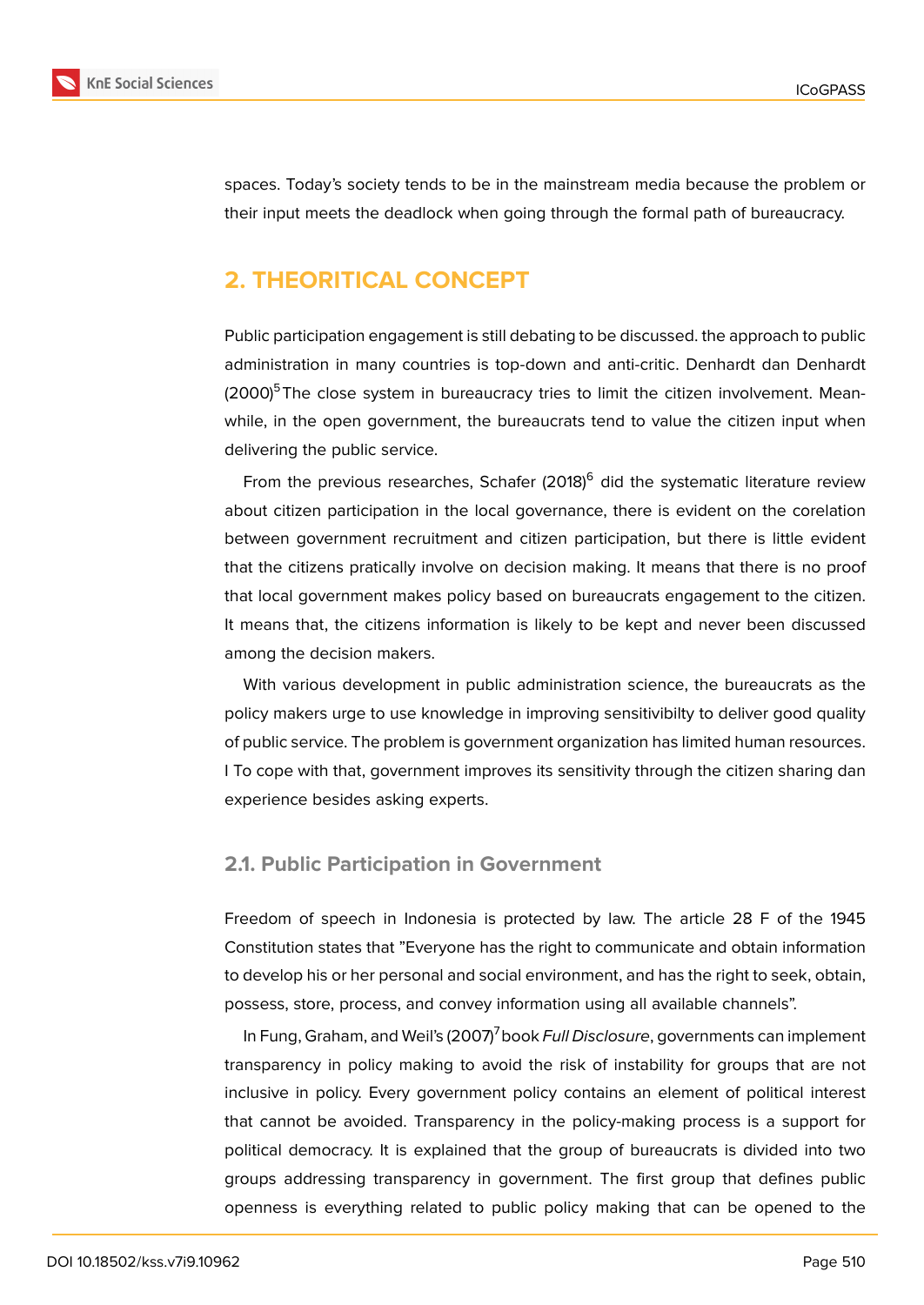

public. The second group defines transparency as a disclosure finding for a policy through extracting information from reliable parties. In Indonesia, the definition of good governance is still in the stage of public openness, not in the stage of second group yet.

In policy making, according to Kingdon (1984) in Wijaya, et al (2020)<sup>8</sup> there are two important actors in the policy-making process, namely government and nongovernmental actors. Government actors consist of public officials, government bureaucrats, and political elites. While non-governmental actors are media, interestgroups, organizations, as well as private, and society. Kingdon explained the possibility of public participation as a basis in policy making because society has values or norms before the existence of government policy. Secondly, because societies with their norms have the potential to seek solutive problem solving. While in the policy making, government must think not only about the citizen aspiration but also the political interests, technical implementation, as well as budget adequacy.

### **2.2. Effectiveness of Public Participation**

So far, both central and local governments have not made public participation the basis of decision-making. The policy making in Indonesia is *top-down* from the central government and implemented by local governments. Local governments are obliged to implement together the integrated policies from the central government. The example of a centralized policy in the pandemic period is the policy of lockdown or social restrictions which must be implemented to all regions. Local Governments are required to follow the direction of the Central Government Policy in implementing Large-Scale Social Restrictions (Pembatasan Sosial Berskala Besar/ PSBB) which then changes with the policy of Implementing Restrictions on Community Activities (Pemberlakuan Pembatasan Kegiatan Masyarakat/ PPKM).

The government has two tasks: to overcome pandemics and to keep the stability of economy. In carrying out its duties, the central government has made various breakthroughs such as building Covid-19 emergency hospitals, provide social assistance to those affected on social restriction policies, and regulate the availability of vaccinations and medicines.

The government can't be alone in handling the pandemic. Citizen engagement is needed to help the government to disseminate the correct information. Some citizen help help the government by disseminating and reporting the right information which help local governments implementing the PSBB. Through social media, residents report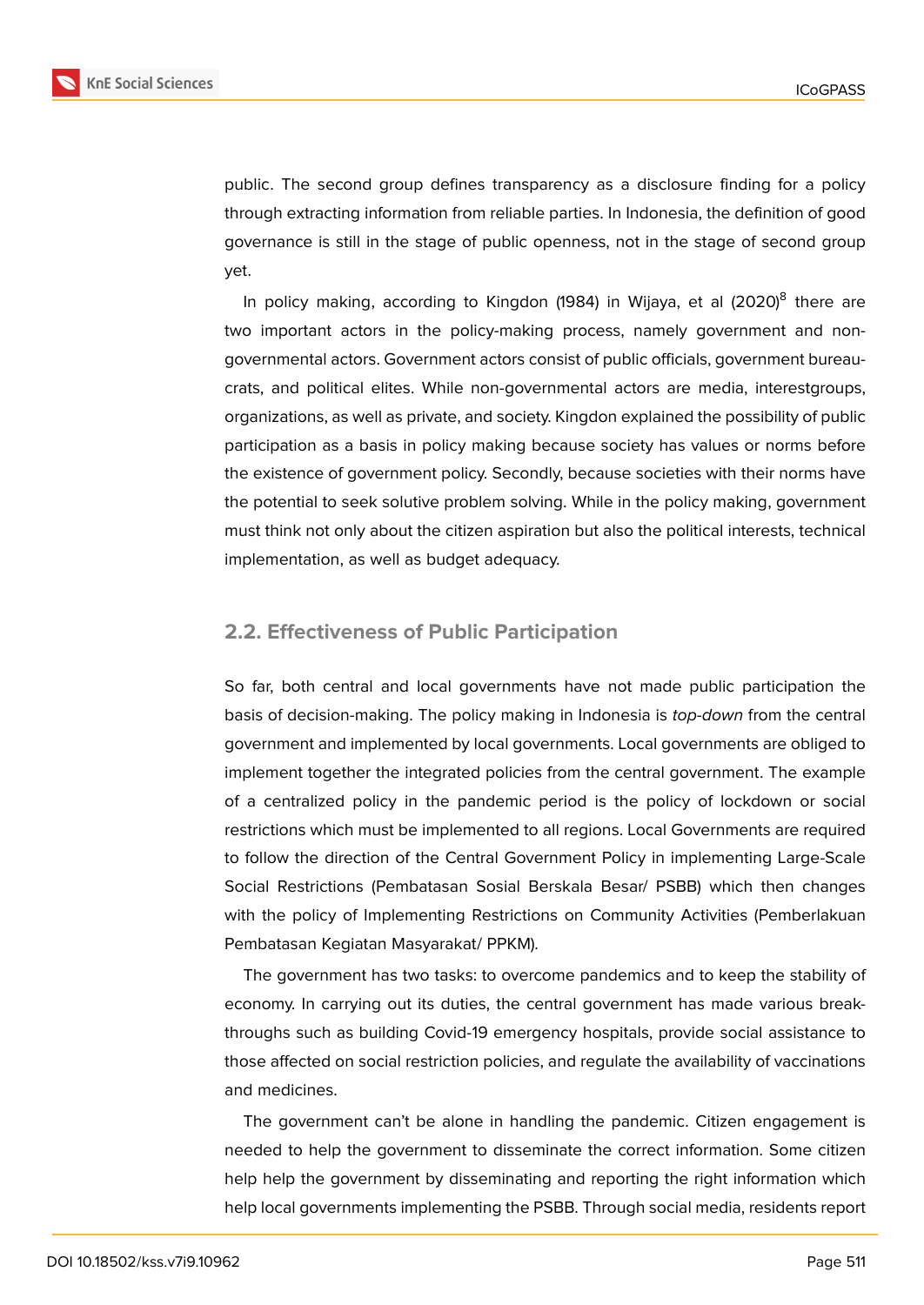

on crowds and violations of PSBB / PPKM. The citizen reports are very useful for the Local Government to apply sanctions for PSBB / PPKM violators.

There is a time when local governments are excessively proactive in implementing sanctions to violators of health protocols, netizens including epidemologists analyze some sanctions are not effective. They argue the sanctions can cause more risks of transmission, i.e. punishing the violators to enter the coffin or using the attributes of punishment interchangeably. The community also give some opinion to make the punishment for the social restriction violators more effective. In this case based on the citizen reports, the local government reevaluate its policy.

Sherry Arnstein (1969)<sup>10</sup> arranges the level of public participation as community empowerment in decision-making. She categorizes the level of the public participation in the form of stairs or stages, in which are referred to as the eight steps of community participation. Of the eight stages of the rung, which are (1) manipulation dan (2) therapy, when citizen have not yet participated or even apathy with government programs. The third (informing), the fourth (consultation), and the fifth (placation) rungs are the stage where citizens have tokenism, they can give advice to the bureaucrats but they do not have power to make decision. Meanwhile, the stage (6) partnership means that citizens are the government co-worker that can implement program together. The stages (7) delegated power and (8) citizen control mean that citizens obtain the government trust to be involved in decision making process. The citizens may have managerial power to control and to fix the government program.

People's attitudes towards government policies at the beginning of the pandemic were similar to Sherry's analysis. At first people felt antipathy to the government policy when government did not provide the correct information. Then, the citizens become an informants whether they spread the correct information or wrong information. Some citizens with correct information based on their knowledge or their experience finally help the government, to give input and recommendation.

At the beginning of the pandemic in Indonesia, seeing the government underestimation towards the virus, the government is confusing the public on mask policy and the disinformation about the first time of virus spreading. It causes antipathy among the public. The second disinformation was about the cytokine, which can be cured by herbal medicine. The situation evolved the idea to against the government. As a result, whatever the government implements the policy, public see as the fault information. Whatever government implements the policies, it gets critical in society, such as social restriction policies until the rejection of vaccinations. In this early stages, Sherry explained that the government's attitude of manipulating citizens gets rejected.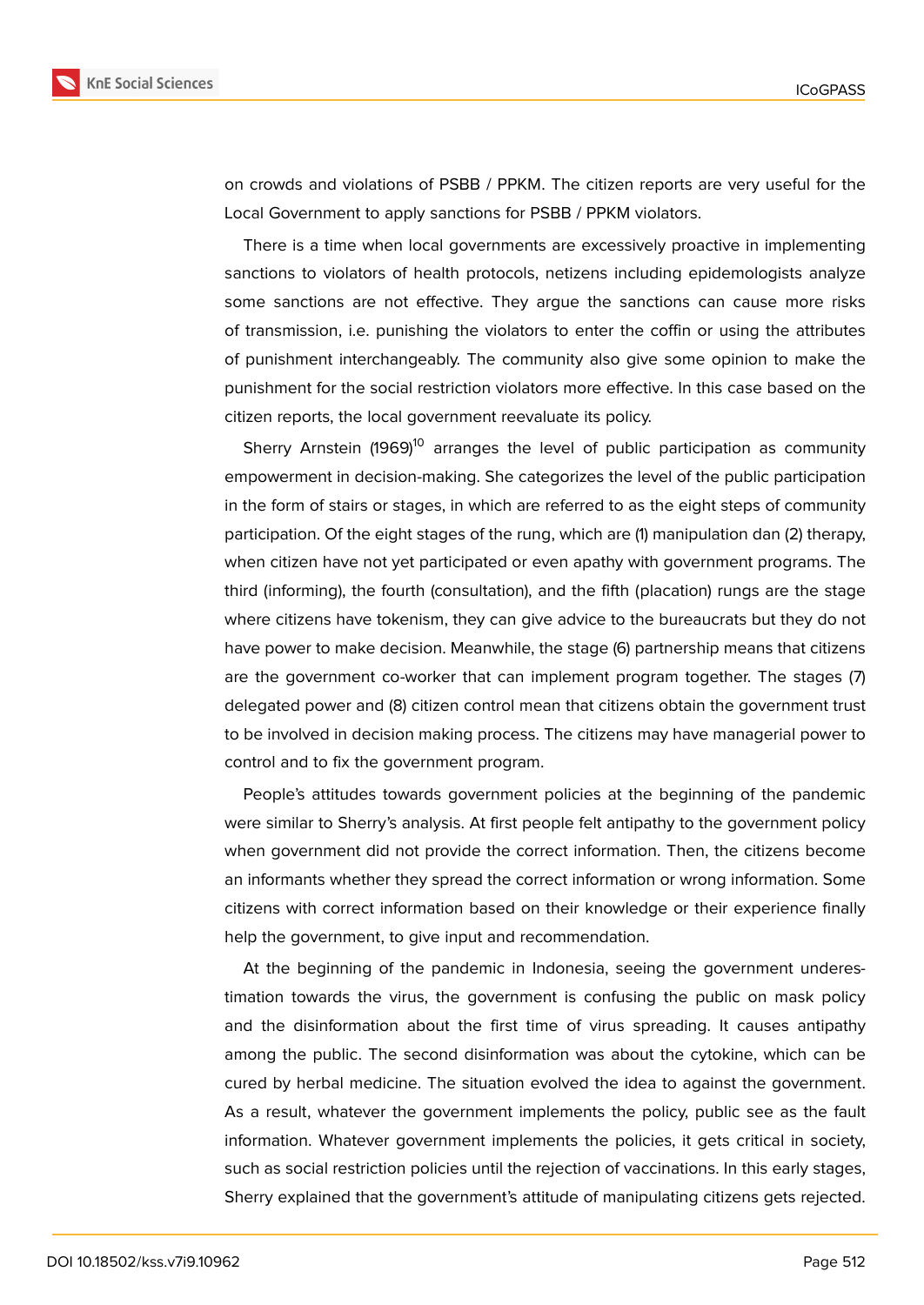

The emergence of the journalism community marks the maturity in the society. In this stage, some netizens become the government informants who provide information correctly. In this intermediate stage, the antipathy of some society turns into the empathy when the government asks for public involvement to overcome the pandemic. The government realises it can not work alone and needs the community involvement. The government start to colaborate with local community by opening up the public spaces to report, such as in social media. Some netizens become the government's helping hand to clarify the vaccine, to promote of using masks, and to supervise the crowd.

The next stage is when the government is facing the bed occupancy crisis. The hospital and health facilities collapse, the scarce of Covid therapy drugs in the market and the scarcity of oxygen tubes rise to the creative idea of some local communities to become partners of the government by providing information of drug location, vaccine location, or oxygen availablility.

In the final stages of assessing the effectiveness of community participation is when citizen journalism analyzes becomes the society which streghten the government policies and sometimes can control the government policies.

#### **2.3. Citizen Journalism**

The term citizen journalism occurs as a result of the use of the internet by the community when the community thinks the unavailability of public spaces provided by the government to convey their aspirations. The public respond the various official media which has limited information on the virus which have been the public concern. The emergence of community groups who become journalists and write, is an effort to convey information amateurishly without editing by any media parties. Mainstream media generally only accommodate by providing public space facilities or delivering news audio-visually whenever the original news is made in written format.

In Indonesia, media presence based on the community is legally allowed by the enaction of Broadcasting Law No. 32 of 2002. The law opens wider opportunities for citizens who express their opinions and experiences.

In times of pandemic, freedom of speech becomes unchecked. Pandemics originating from Wuhan are considered to be fake or hoax news, especially after the Chinese Government as the place of origin of the virus, confirms that the news about the origin of virus in the the mainstream media is incorrect. People and the government around the globe are confused. Indonesia still follow the World Health Organization (WHO) suggestion about the spread of the virus, at the same time, Indonesia government has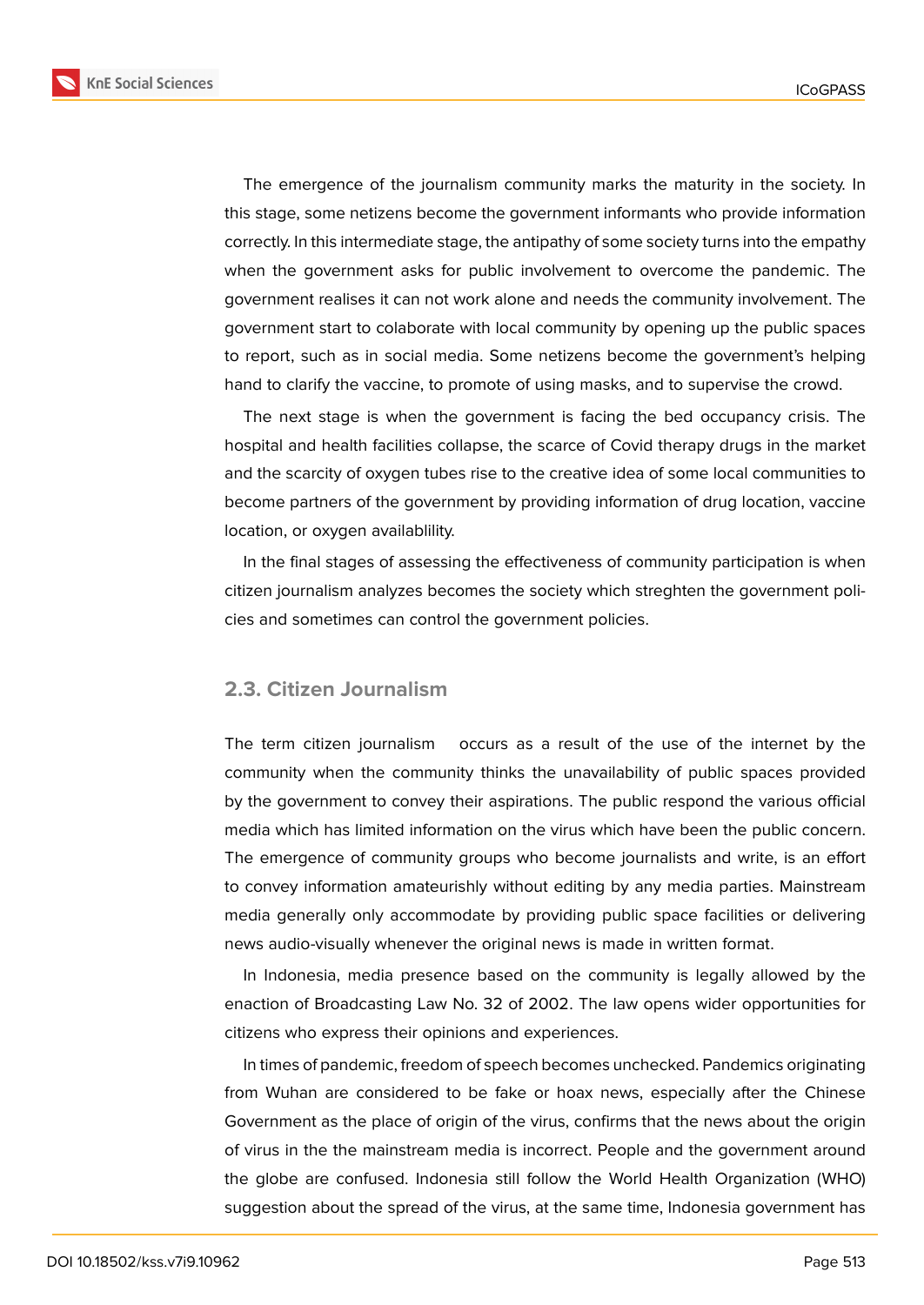

lack of knowledge. Having not knowing on how the virus spread makes experts in the worldwide suggest inconsistently

The inconsistency of the beginning information from both the World Health Organization (WHO) and the Government of Indonesia is a big question to the community. News about the risk of death is only 2% compared to MERS cases and the obligation to use masks only for those who are sick. Logically, considering the incubation period and the onset of symptoms, it is impossible for a person to recognize himself has Covid-19 or not and will consider as healthy person without mask.

The impact of these inconsistencies, the rampant news circulated massively about the true or untrue dangers of Covid-19. The Indonesian people became divided by the media information or following the government orders. There are people who believe Covid-19 is a dangerous disease and some do not believe Covid-19 is a disease. Even when Covid-19 has been designated as a pandemic, most Indonesians still think that their region will not be affected by Covid-19. Some believe that they can avoid the virus by drinking certain herbs and many more. In times of pandemics, people must face with the reality that the more they challenge Covid-19 by violating the health protocol, the more Covid victims exposed. After experiencing Covid-19 , some netizens who used to be not believe turned into journalists to share their stories to survive from Covid-19. The netizens support government programs to obey the health protocols, to avoid crowds, and to promote vaccinations.

According to ICT Watch in the Indonesian Digital Literacy Framework Book, the citizen journalism is the participation of netizens in the form of reports, analysis and delivery of information and news through the *online* applications*.* Citizen journalism is needed to keep pace with mass media coverage.

The role of citizen journalism as a form of community participation is still a debating, especially for countries that support democracy. The reports from netizens which construct the positivism, objectively and develop the discussion openly, can actually build public participation and a healthy democratic community (Riaz, 2011) $^{\mathsf{11}}$ .

#### **2.4. Digital Literacy**

Digital literacy is a person's ability to use digital technology as a communication device for good. The development of human civilization is characterized by the freedom of humans to communicate through digital devices. Literally, humans as social beings want freedom. Freedom in a state, which already has government jurisdiction, governs human to be socially responsible, and respect the social boundaries of society such as norms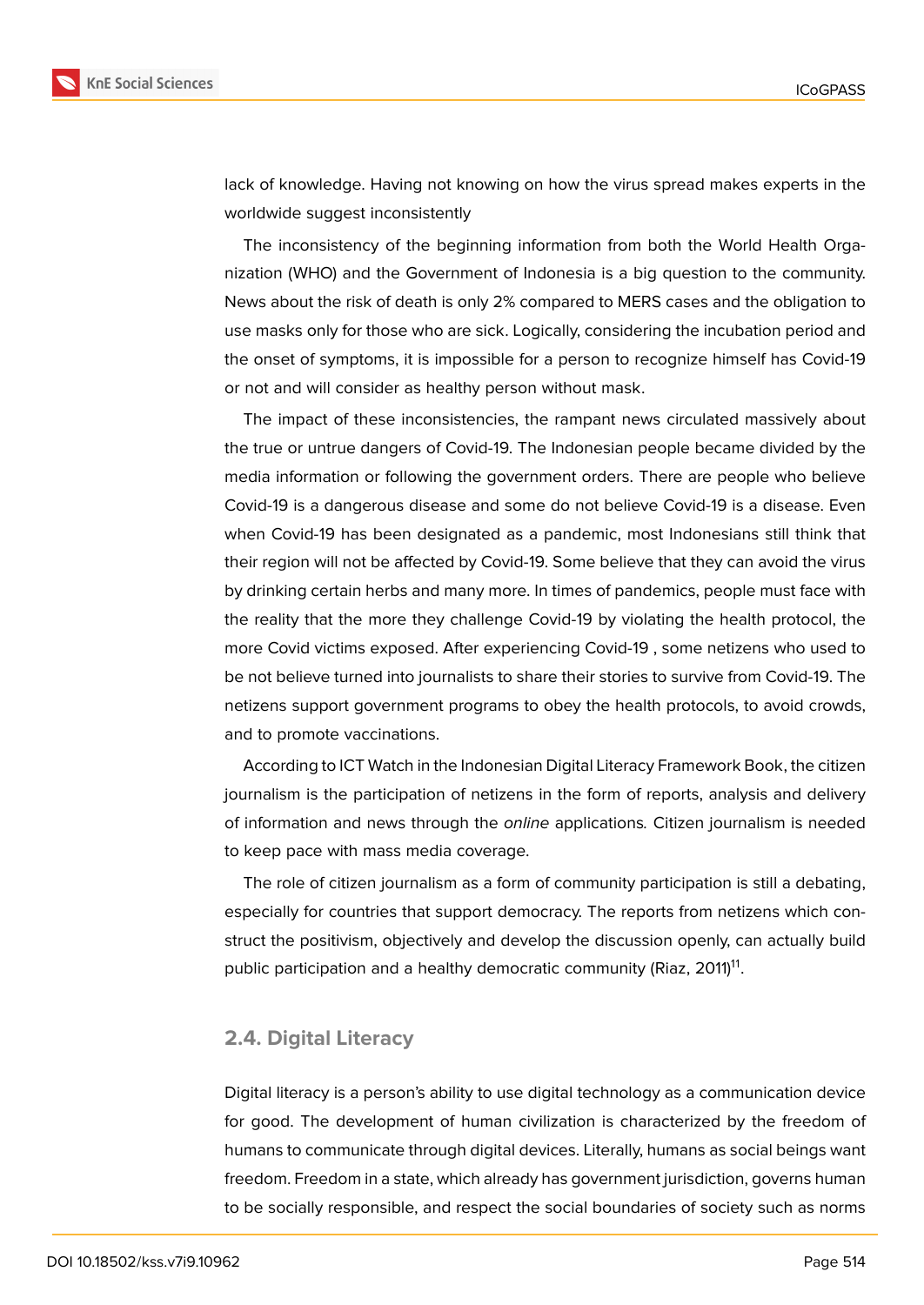

of decency, culture respectfulness, indiscriminatory, and know the legal awareness and the consequences of his actions. Therefore, freedom in the digital world should be a form of limited freedom, according to the norms of society and not violating the laws of the country.

Freedom of expression in the social media is excellent, encourages creativity. People become self-confidence connected with the international community, and trains for information openness. Paul Glister's  $(1997)^{12}$  emphasizes that the literacy involves the big idea of literature. Similarly, Lanham  $(1995)^{13}$  says that the literacy has expanded semantics from the notion of "read-write" to the ability to digest information and convey it. While in the digital era many people interpret the literacy by understanding the operation of the internet and computers that someone can be said to have digital literacy. Digital literacy encompasses recognizing the concept of information management standards, not just operating standards. Through the digital literacy, society practices socio-cultural values, while the digital world allows these values to be different and diverse, therefore it needs proficiency in understanding and using information.

The development of information on social media accommodates the curiosity of Indonesian netizens seeking information related to the pandemic. Sulistyawati (2021) $^{\rm 15}$ , 78% of internet users in Indonesia seek information about Covid-19 on social media. However, this knowledge did not immediately make people believe the dangers of Covid-19. Based on a survey conducted by the Central Statistics Agency (BPS)<sup>16</sup> at the beginning of the pandemic in September 2020, the level of public awareness of implementing health protocols was low. More than 50% of respondents expressing distrust in implementing health protocols because no one around them had Covid-19. The media can guide public opinion and attitudes towards Covid-19.

#### **2.5. Polarization of Society in Shaping Opinions**

The polarization of society in public participation is inevitable. Especially if an issue in the society raises a wide variety of the different views.

Humans are social creatures who cannot live alone. In the days before the development of technology such as the internet, people tend to group and conduct the physical interactions by working together and supporting each other in achieving their common goals. With the development of technology, cooperation among individuals can be done in the digital world. In the digital world, information expands widely without limits.

In addressing the pandemic issues, un-integrated information, and the number of state reports that failed to overcome the virus outbreak. The community is divided into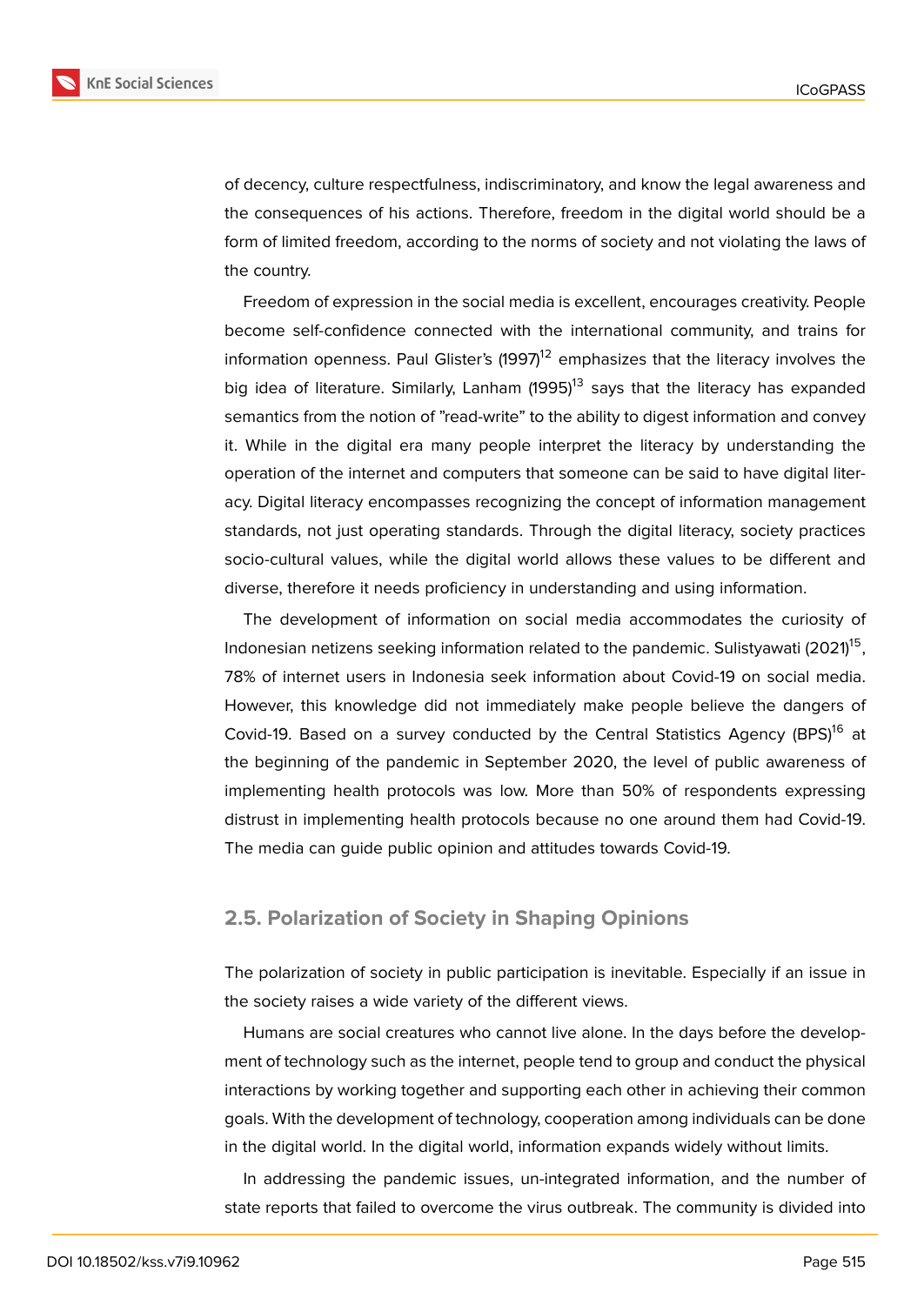



groups who believe the Covid-19 outbreak and a group that does not believe that there is a deadly outbreak called Covid-19.

Talcott Parsons in 1942 dalam Raho (2021)<sup>17</sup> successfully talked about the polarization of society in the social society system. In theory, society in its function as a social being will be integrated looking for balance to overcome conflict. Who would have thought that the theory of polarization which he put forward is increasingly felt in the present, especially in the time of the Covid-19 outbreak. This theory is not the same as the democracy party in Indonesia, i.e. Pemilihan Umum and Pemilihan Kepala Daerah which still do not create a conflict balance until now.

Pandemics have changed human behavior to be very dependent on the digital world. Restrictions on activities that limit humans as social beings are diverted to 100 percent of activities done in the digital world. News of the pandemic has made people in various parts of the country inevitably polarized, into two opposing groups. Surprisingly in the case of pandemic, the polarization becomes narrowed as the beliefs about the plague increase when the victims reveal the truth about Covid. The trust determines more of the netizens who support the government policies. The netizens become informants for the government or become philanthropy for the government.

## **2.6. Good Governance**

Epistemologically, governance can mean governing. However, in the development of bureaucratic reform after the 1998 financial crisis, in developed countries, emerge the spirit to reform the bureaucracy. New theories come from big question on whom the public policy ideas are made. Should the government always be a *top-down* or should they listen to *bottom-up?*

The concept of good governance according to international organizations including the United Nations (UN) that good governance needs to involve public participation. The United Nations Development Program (UNDP) states that to realize good governance needs the involvement and support from all parties, the synergy of the government and the society.

Osborne and Gabler (1992)<sup>18</sup> in the book *Reinventing* The *Government,* in *the* chapter Customer Driven *Government,* argued that in a democratic government, the state must be present for the people. Therefore, the state organizer needs to be close to his people. In the next chapter, From *Hierarchy to Particpation and Teamwork* they photographed the group of modern society who prefer to be involved in the government policy.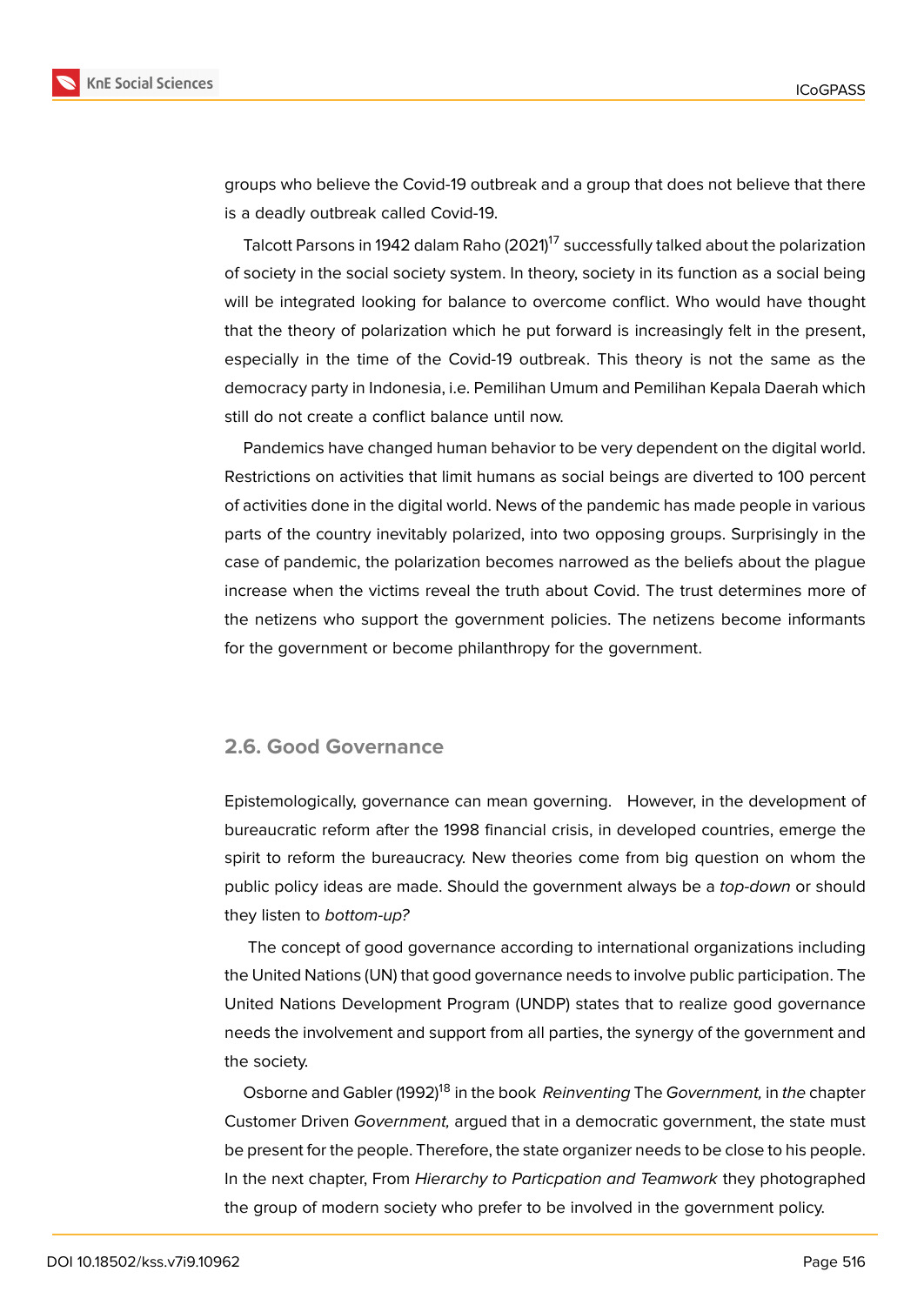

The concept of public opinion and public parcipatory are the concepts carried by the modern groups after bureaucratic reform. A new style of public administration (New Public Administration) wants a bureaucratic order (New Public Management/NPM) is more transparent. One of the government transparencies is the opening of public space to determine the policy agendas.

Based on a release issued by the UN e-Government Development Index (EDGI), participation over the internet jumped in 2020 or during the pandemic, from rank 53 to rank 35. However, the ranking has not examined the issue of the quality of public services in Indonesia, especially the government's response to citizen reporting problems.

European Union (Christian, 2016)<sup>19</sup> has determined seven indicators to evaluate good governance. Whether or not the country has implemented the good governance, based on the available of:

- 1. The rigor and efficiency of the rules of law
- 2. The policy efficiency implemented
- 3. The government responsiveness
- 4. Transparency
- 5. A well examining on the coruption processcussion
- 6. Accountabilty, and
- 7. The active public participation.

Responsiveness is one of the important points to measure the government has done well in overcoming the pandemic.

# **3. RESEARCH METHODS**

The government's handling of the pandemic elicited mixed reactions from the public, including constructive news and news that discredited the government or cynical attitudes in the form of invitations not to follow. Government advice to the news in order to handle Covid-19 in the beginning is misguided, such as disinformation on Covid treatment which is spread by the netizens.

Public relations to the information and the government response are the indicator of the implementation of democracy in Indonesia. The government's response is divided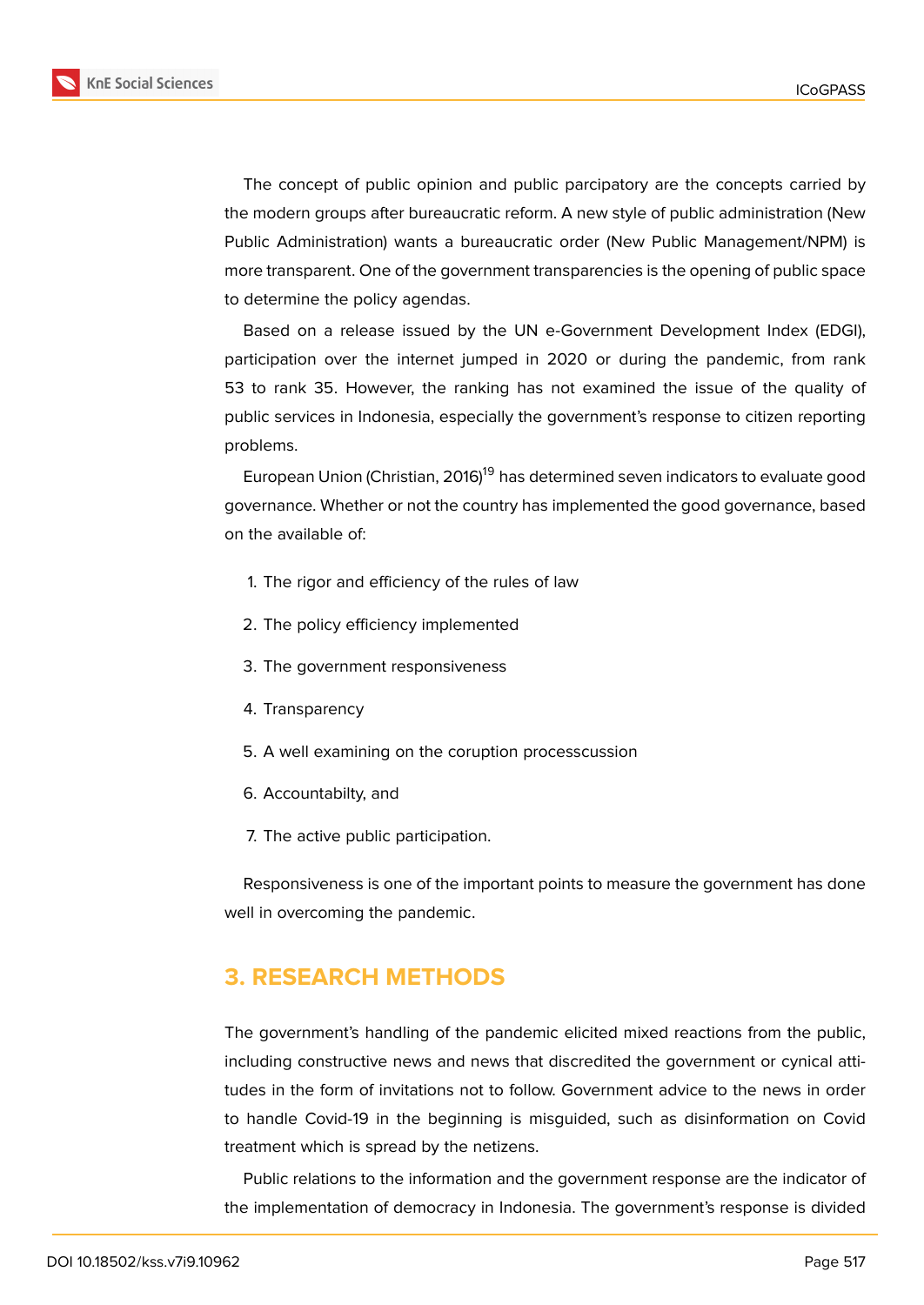

into two in this democratic relationship, the response of the central government and the response of the local government. All of them raise the dynamics of relations which come up to a reaction among the public. Some people have expressed satisfaction, or some have expressed disappointment, and some protest the government policy. Until now, the netizens are still divided into those reactions.

This study examines the public relations with the government which tries to overcome with the surge in Covid-19 cases in the democracy corridors. Do the government have provided enough the public spaces to respond to the community. To what extent that the public spaces provided by the government. To what extent that the community wants to be heard by the government.

The methodology used in the writing of this paper is qualitative descriptive analysis. Qualitative research is descriptive (Satori and Komariah,  $2020$ )<sup>20</sup> to describe social problem, i.e. pandemic phenomenon based on based on empirical experience and the existing theory. In this manuscript, the experience which is examined, is taken from citizen's in various media. Community reaction and the government response can be studied in order to learn on how positive construction of literacy knowledge in both groups can be developed and its effectiveness in spreading right information on pandemic.

Pandemics have spawned many new theories not only in the health sciences, but also occurred in good governance, including the emergence of citizen journalism theory. Citizen journalism in the period of pandemic observed to have different pattern with the citizen journalism during political parties, such as of the general elections or the regional head elections.

The object of research is the behavior of the public in doing repotase on the mainstream media and the government's response to the news. The scope of research was conducted in Indonesia by comparing the same or dominant dominant response between local government and central government.

Indicators used to measure the effectiveness of citizen journalism and government responsiveness are

- 1. the level of community literacy to measure the ability of the local community in warding off hoax issues and putting forward actual news,
- 2. public spaces provided by local and central government as a form of government attention to manage citizen journalism, and
- 3. government responsiveness, both central and local governments in responding to citizen journalism.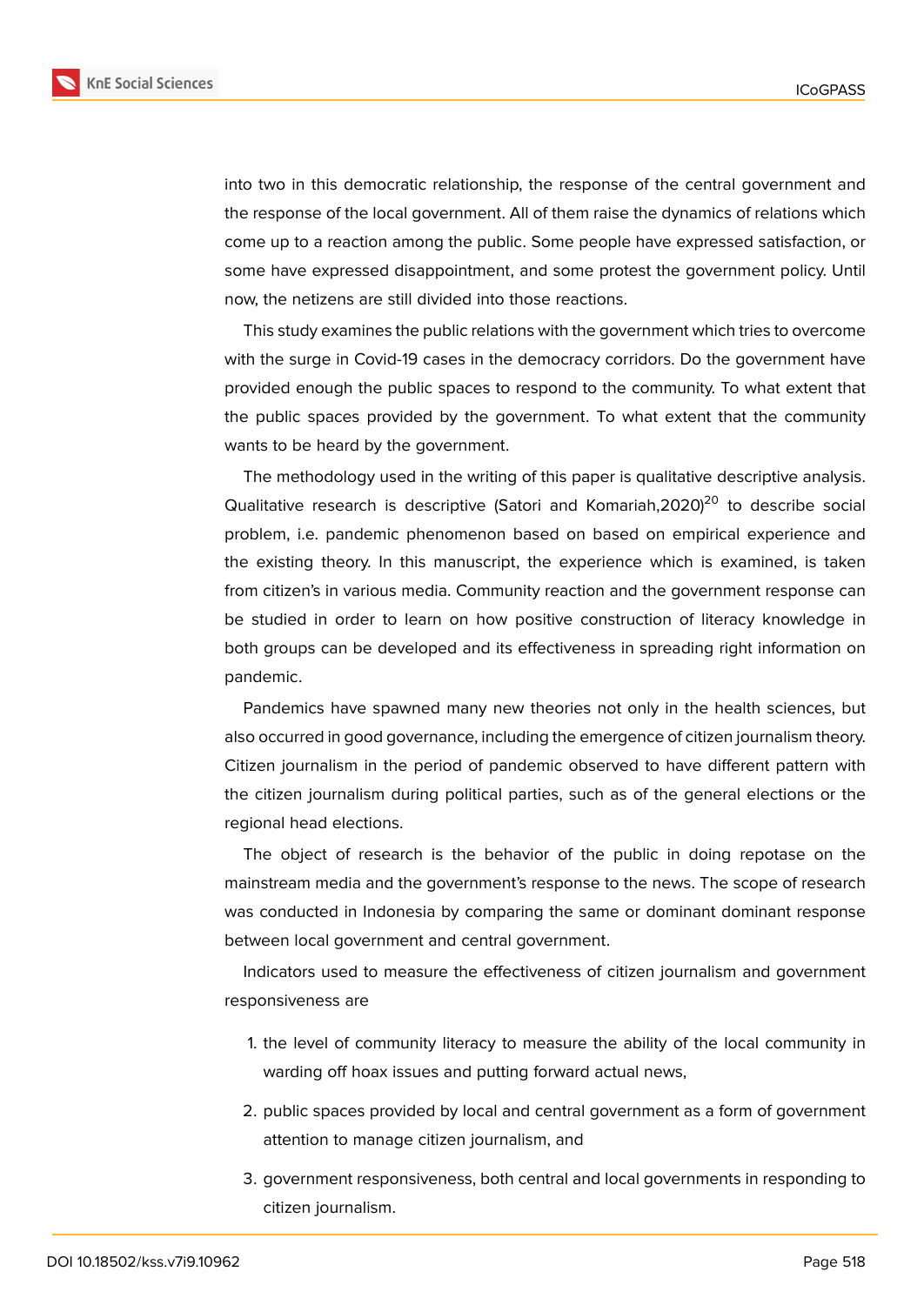

The research step is by gathering the citizens' opinions towards the role of government to overcome pandemics, the opinions of citizen experts and experienced citizen in citizen journalism. The data collected interpreted based on the theories of behavior and culture, and its effect on the government's attitude in making policy. The results of the data collection are analyzed descriptively to gain knowledge in order to draw conclusions on whether citizen journalism can be used as a reference in the government policy agenda to change the government policy structure from top-down to bottom-up.

# **4. DISCUSSION**

The role of citizen journalism determines the decline in cases. Citizen vigilance to spread pandemic information correctly does not directly reduce the number of infections. When looking at the following data, it appears that citizen journalism has begun to be noticed by local governments as a presenter of information that can help the government. This can be seen in the following table. The chronology of events is divided into four time periods, namely the beginning of 2021 where the first Covid-19 wave occurs (December 2020-March 2021), mid-2021 (April-May 2021) where Cases hit and soared the number of travelers, mid-2021 ( June-August 2021), and early September 2021 where cases began to hit.

Examining from the table above, after a pandemic that lasted for a year, false reports about Covid-19 still continue to circulate. When reviewing again at the beginning of the Government announced the discovery of Covid cases, there was *panic buying* in a number of shops and supermarkets. *Panic buying* that occurs in Indonesia, occurs in almost all countries. This is due to the rise of half-true news about wipes, soaps, handsanitizers,and masks so that many people buy these items. The government then made a policy that only the sick were obliged to wear masks. It turns out that the policy is not effective to overcome the virus that is already a pandemic. The policy was later revised after hearing input from health experts. The government encourages people not to panic *buying* and social *distancing* but does not explain how to avoid *panic buying* or social *distancing.* This creates a gap of community trust to government policies implementation in the field. The government tackles the issue of *panic buying* with direct news from mask factories, hazmat factories (protective equipment from infectious diseases), to check into factories of medical mask.

In the first month of 2021, people still experienced obstacles in implementing government recommendations to implement social restrictions. Many shopping centers, shops, restaurants until salons remained open which eventually caused contagion. The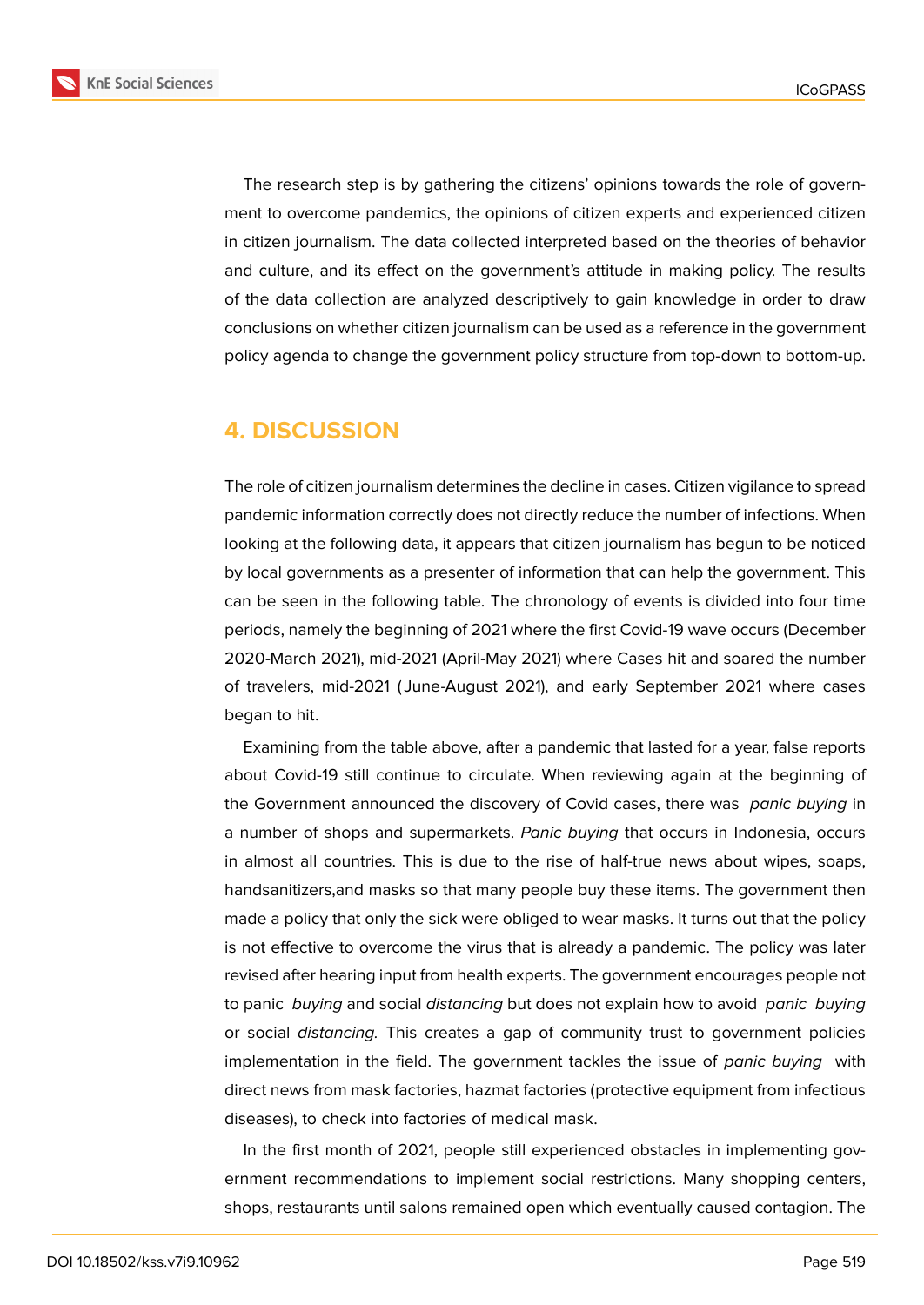

| Location                                                                                                                            | <b>Description</b>                        | Time                                                                                                                                                                                                                                                                                                                                                                                                                                                                                       |                                                                                                                                                                                                                                                  |                                                                                                                                                                                                                                                                                                                                                                                                                                                                                          |  |
|-------------------------------------------------------------------------------------------------------------------------------------|-------------------------------------------|--------------------------------------------------------------------------------------------------------------------------------------------------------------------------------------------------------------------------------------------------------------------------------------------------------------------------------------------------------------------------------------------------------------------------------------------------------------------------------------------|--------------------------------------------------------------------------------------------------------------------------------------------------------------------------------------------------------------------------------------------------|------------------------------------------------------------------------------------------------------------------------------------------------------------------------------------------------------------------------------------------------------------------------------------------------------------------------------------------------------------------------------------------------------------------------------------------------------------------------------------------|--|
|                                                                                                                                     |                                           | December 2020-March 2021                                                                                                                                                                                                                                                                                                                                                                                                                                                                   | April-July 2021                                                                                                                                                                                                                                  | June-August 2021                                                                                                                                                                                                                                                                                                                                                                                                                                                                         |  |
| <b>Central Government Government</b><br>(twitter, Facebook, policy<br>Instagram,<br>then<br>Chatbox                                 |                                           | 1. The Government replaces The<br>policy<br>with<br>ppkm<br>the<br>enactment<br>οf<br>on<br>community<br>(Pemberlakuan<br>Kegiatan Masyarakat/PPKM) 2. out of the city<br>PPKM is divided through as long as the<br>zoning,<br>green,<br>orange, and<br>3.<br>red.<br>Government of Indonesia does a long holiday at<br>not close access to Indonesia, the end of 2020,<br>especially for tourists and Covid cases are<br>foreign workers (Tenaga Kerja on the rise. Talk of<br>Asing/TKA) | has cut the holiday converts<br>restrictions by the end of 2020 zoning to<br>activities with the aim of level 1-4<br>Pembatasan mobility of people<br>yellow, pandemic can be<br>The controlled.<br>After<br>PPKM is trending<br>on social media | government Government<br><b>PPKM</b><br><b>PPKM</b>                                                                                                                                                                                                                                                                                                                                                                                                                                      |  |
|                                                                                                                                     | coverage                                  | National media Peak of Covid cases in mid- The number of 90<br>January 2021 with nearly 2,000 cases began to deaths are caused<br>more deaths                                                                                                                                                                                                                                                                                                                                              | but with a in<br>hit<br>long holiday, the have<br>enthusiasm<br>the<br>community of<br>for<br>homecoming resistant<br>was unstoppable. variants<br>News<br>about<br>homecoming<br>became a trending<br>topic around April<br>and May 2021.       | percent<br>of<br>patients<br>who<br>been<br>not<br>Influx<br>of vaccinated.<br>vaccine-<br>new<br>virus                                                                                                                                                                                                                                                                                                                                                                                  |  |
| Indonesian                                                                                                                          | <b>Misinformation</b><br>(google trend)   | The problem of vaccine rejec-<br>tion and vaccines causes a<br>person to die.                                                                                                                                                                                                                                                                                                                                                                                                              | Covid-19<br>ranging<br>milk<br>eucalyptus<br><b>WHO</b><br>oil<br>to<br>recommended<br>therapy drugs                                                                                                                                             | drug Disinformation news<br>therapy problems, about vaccines goes<br>from from the issue of<br>brands, ineffectiveness<br>to<br>the issue of vaccine<br>location.<br><b>This</b><br>is<br>due to enthusiasm<br>vaccination<br>for<br>becomes<br>and<br>a<br>condition of entry<br>into public spaces.<br>The<br>problem<br><sub>of</sub><br>handling Covid is still<br>a hot conversation<br>due to the ups and<br>downs of community<br>discipline<br>implementing health<br>protocols. |  |
| Jakarta<br>used:twitter,<br>Instagram,<br>Covid cases reached August 2021)<br>their peak in July<br>2021, with 20,000<br>more cases | Sites Trending<br>(google<br>and reaching | Bed availability (Bed Occu- New variant (delta) Vaccines<br>trend, pancy Ratio BOR) Contagion Homecoming Bed (community<br>100% cluster Thecrowd, Drugs such availability (Bed enthusiasm)<br>laporcovid19.org in June to as azythromicin and quinine Occupancy Ratio/ Expensive                                                                                                                                                                                                           | BOR) Self-Isolation scarcity of<br>Oxygen tube                                                                                                                                                                                                   | and<br>Covid<br>test<br>prices<br>and<br>medicines                                                                                                                                                                                                                                                                                                                                                                                                                                       |  |
|                                                                                                                                     | Local<br>Government<br>Policy             | Tightening psbb after new year Activity<br>holidays Vaccinating the whole<br>community Odd-even policy for<br>motor vehicles                                                                                                                                                                                                                                                                                                                                                               | restrictions<br>cluster<br>An<br>Exit<br>Masuk/<br>for<br>users<br>inter-city/country<br>modes Maximize<br>homestead<br>to<br>JiExpo as a place<br>of isolation<br>of<br>Covid patients                                                          | Maximize<br>by vaccinations Policy<br>Applying for workers in the<br>Permit essential<br>sector<br>(Surat Izin Keluar- (Worker Registration<br>SIKM) Certificate / Surat<br>of Tanda<br>Registrasi<br>Pekerja/STRP)                                                                                                                                                                                                                                                                      |  |

Table 1: The Pandemic Chrononogy and the Government Policy to Overcome.

most clusters were from the family and the office clusters. Most office clusters come from official trips and eating together. While residential clusters come from visiting to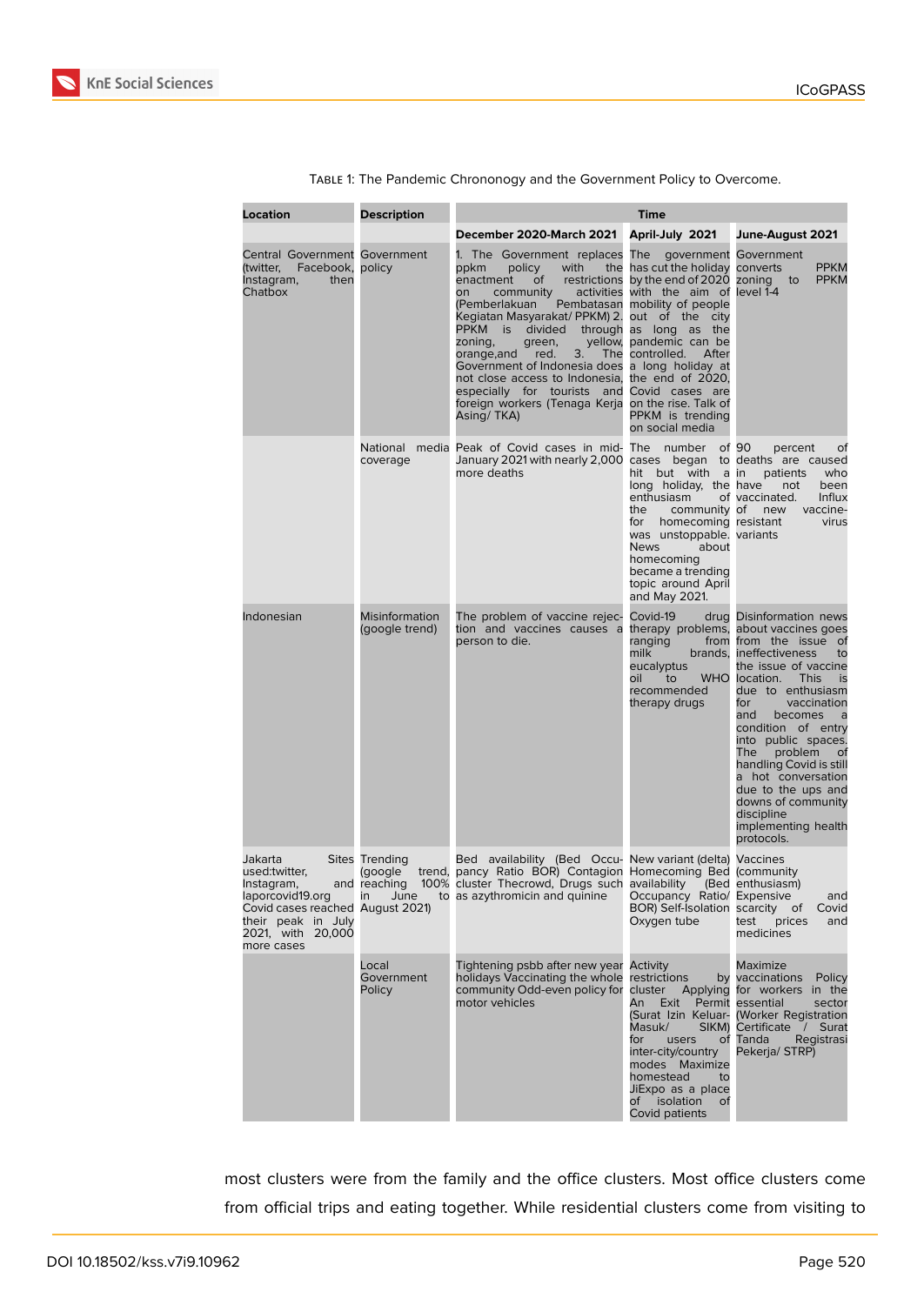| Location | <b>Description</b> | Time                                                                                                                                                                                                                                                                                                                                                                                                                                                             |                                                                                                                                                                                                                                                                                                |                                        |  |
|----------|--------------------|------------------------------------------------------------------------------------------------------------------------------------------------------------------------------------------------------------------------------------------------------------------------------------------------------------------------------------------------------------------------------------------------------------------------------------------------------------------|------------------------------------------------------------------------------------------------------------------------------------------------------------------------------------------------------------------------------------------------------------------------------------------------|----------------------------------------|--|
|          |                    | December 2020-March 2021                                                                                                                                                                                                                                                                                                                                                                                                                                         | April-July 2021                                                                                                                                                                                                                                                                                | June-August<br>2021                    |  |
|          |                    | Citizen journalism enthusiasm The enthusiasm of Citizen<br>is increasing to report on social citizen journalism journalism<br>restriction, Pembatasan Sosial is on the rise, enthusiasm<br>Berskala Besar/ PSBB viola- especially as increasing<br>tions. Residents report the Odd cases rise in May inform<br>Even policy is ineffective in 2021. Citizen the new variant<br>times of pandemics. Then the journalism takes Covid vaccine<br>policy was revised. | the form of not and test (Mu)<br>only reports but and<br>philanthropic<br>efforts to help<br>inform<br>patients<br>availability<br>the<br>of oxygen tubes.<br>reporting,<br>$\ln$ $\sim$<br>residents<br>complained about<br>ineffective<br>the<br>Surat Izin Keluar<br>Masuk (SIKM<br>policy. | is<br>to<br>about<br>other<br>variants |  |

Table 1: The Pandemic Chrononogy and the Government Policy to Overcome.

public areas, being together in the close room, like offices, making crowds or gathering activities.

Citizen activities on topics include violations of social restriction policies, especially violations of distance, mask discipline, and crowding. The Jakarta Regional Government was socializing the Vaccine Program. At the beginning of 2021 there was still a lot of disinformation news about vaccines. One of the disinformation was the imposition of people's human rights to the news of vaccines that cause someone died. To help the government, a number of netizens began to find out and calculate disinformation news about vaccines. Those who understood, countered the issue of vaccines which had caused a person died. Some netizens provided proper information about preparations before the vaccine. The preparation before vaccine was spread to counter hoaxes about pasca vaccine. The media then investigated the issue about the death of vaccinated person by interviewing the vaccine experts. The possibility was that the vaccinated person had already shown symptoms of illness before vaccine. The comorbid or exposed to Covid before vaccination could be the cause of the death.

The role of citizen journalism to local governments when the Jakarta government in March 2021 would have reimposed odd and even policies for four-wheeled vehicles on main roads. Netizens considered Even and Odd number policy too early to be implemented in the midst of a pandemic situation, which required most employees to be forced to choose private modes of transportation to avoid virus transmission. At the same time, Covid-19 cases were still high. The policy lasted only a few weeks after hearing citizen criticism and the opinions of public policy experts. Even and Odd number policy was officially revoked.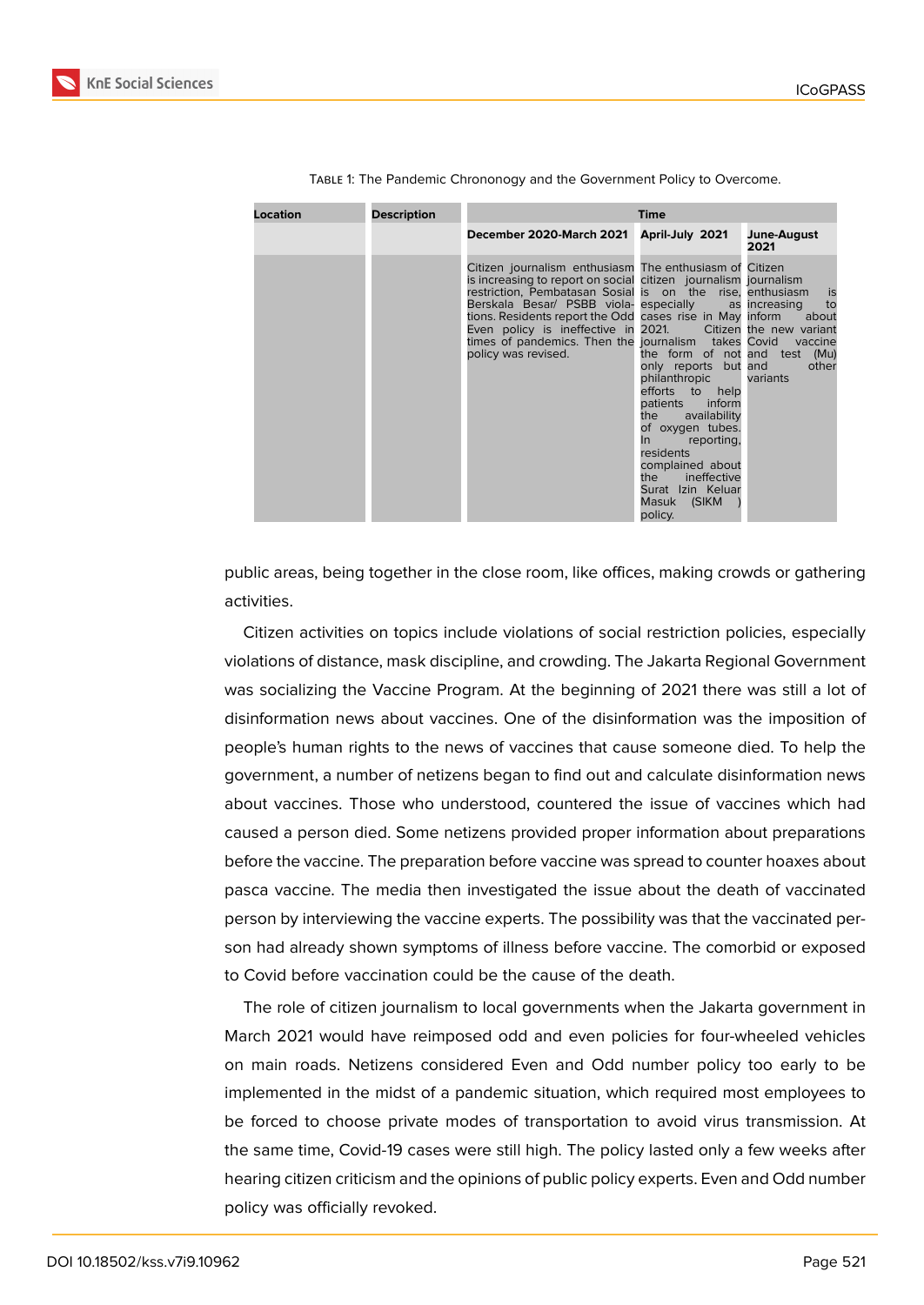

In mid-2021, a number of people who considered Covid-19 had been slowed down, urged the Government to loosen social restrictions, especially allowed to return home. Instead of granting, the central government made a policy of cutting holidays, prohibiting the state civil apparatus (ASN) and private workers from going home. The prohibition had carried out the test restrictions at airports. This regulation made citizen went homecoming by vehicles. The efforts of the central government supported by the local government. But the local government could have not banned its citizens from not returning home. The local governments only could have provided more checkpoints and temporary shelters. This is less effective, because in practice, the addition of quarantine requirements affected to all local governments. On the other hand, local governments had budget and human resources limitations.

In the case of DKI Jakarta, which is facing a backflow of travelers, the availability of checkpoints in mid-May 2021 in DKI Jakarta is still low. The postal issue, had been the concern of the Covid-19 Task Force and was conveyed openly to the Governor of DKI. What is done by the Jakarta Provincial Government is to re-enact the Exit and Entry Permit (Surat Izin Keluar-Masuk/ SIKM) policy, especially the tightening of entry access imposed during the homecoming ban period for Travelers returning from outside the city or from abroad head to Soekarno Hatta Airport and Halim Perdana Kusuma Airport.

This policy creates a gap for travelers to return to Jakarta by sea and land. Policy observers consider the SIKM policy ineffective because it is not applied thoroughly. For foreign workers (Tenaga Kerja Asing/ TKA) for example, the policy for employers shows Rencana Penggunaan Tenaga Kerja Asing/ RPTKA (a list plan of the use of foreign labor) from the Ministry of Manpower. Other conditions such as Covid-19 free swabs and quarantine periods for foreign workers are enforced to the employers. In Indonesia, the quarantine period for TKA and people traveling from abroad, is very short, namely for 8 days and after that continued independently in the area, including for migrant workers from abroad, they continue the quarantine period at the place of placement, for TKA or domicile, for migrant workers. It is not certain whether the regional Covid-19 Task Force is informed about this. In many positive cases of Covid-19 in Indonesia, those who travel from abroad are not monitored and do not report independently to pamong (chairman of Rukun Tetangga (RT) / Rukun Warga (RW) /Head Village) in his area. This gap is one of the causes of soaring cases, especially in the regions. While DKI Jakarta spiked cases occurred because of interactions with people in their hometowns during the homecoming period.

The involvement of citizens in helping the government is seen when the government feels overwhelmed by the surge in Covid-19 patients two weeks after the holiday. The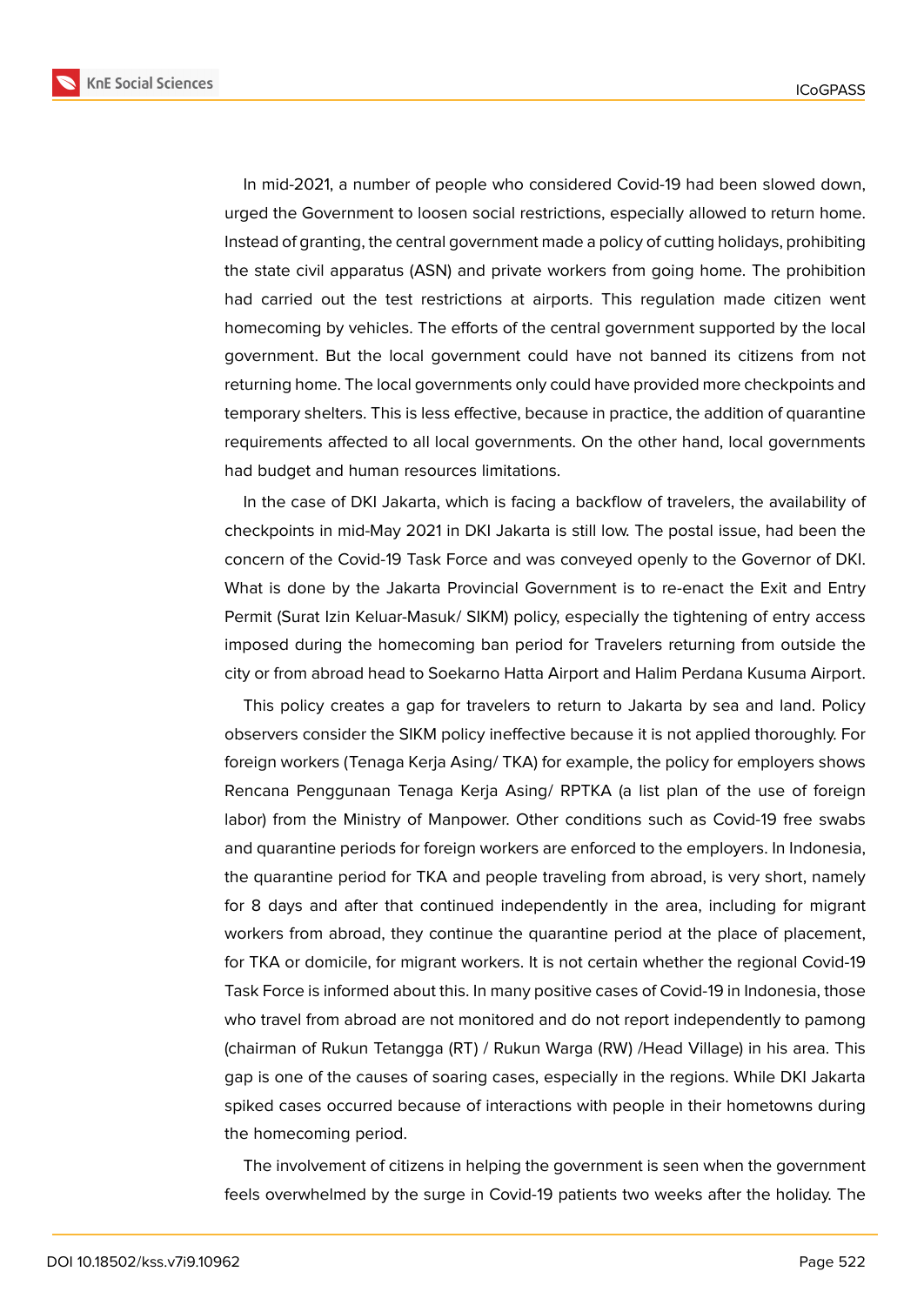

local government continues to look for traceability of transmission ranging from the alleged influx of migrant workers who have just returned from abroad ahead of the holiday, transmission from shopping centers and people's markets , up to the crowd accompanied by a photo event or a meal together. Two weeks after the euphoria of the

holiday in April-May 2021, the average hospital availability reaches 90 to 100 percent. Some hospitals and health facilities turn parking spaces into hospitalizations. The local government collaborates with hotel and guesthouse managers to open integrated hospitalizations for self-isolation patients. All efforts are made by the local government to suppress death cases, including efforts made by the Jakarta Provincial Government.

#### **4.1. Local Government Response**

Local governments realize that budget and human resource limitations need to be addressed by participating in communities to help those affected by Covid-19. Jakarta Provincial Government coordinates collaboration with private and public to go through laporcovid19.org columns or through chatbox, whatssapp and telegram. In addition, the DKI Provincial Government also opened a special report service for citizens who want to report crowd violations in their area through JakPD which is connected to social media platforms twitter and Facebook. The purpose of the DKI Provincial Government to open various public spaces is none other than the awareness that based on experience handling the surge in Covid-19 cases, the Jakarta Provincial Government cannot work alone.

At a time when hospital availability has reached the maximum number and scarcity of availability of Covid-19 therapy drugs and oxygen supply for patients, many hospitals are forced to submit to the hospital the patient's family. This is where the form of caring arises. Especially facing the scarcity of availability of therapeutic drugs as well as information on oxygen supply providers. Many netizens who help each other extend assistance in the form of information and the borrowing of oxygen tubes. Empathy comes not only from survivors or families of Covid-19 survivors but communities that empathize and as social creatures understand the difficulties experienced by sufferers.

.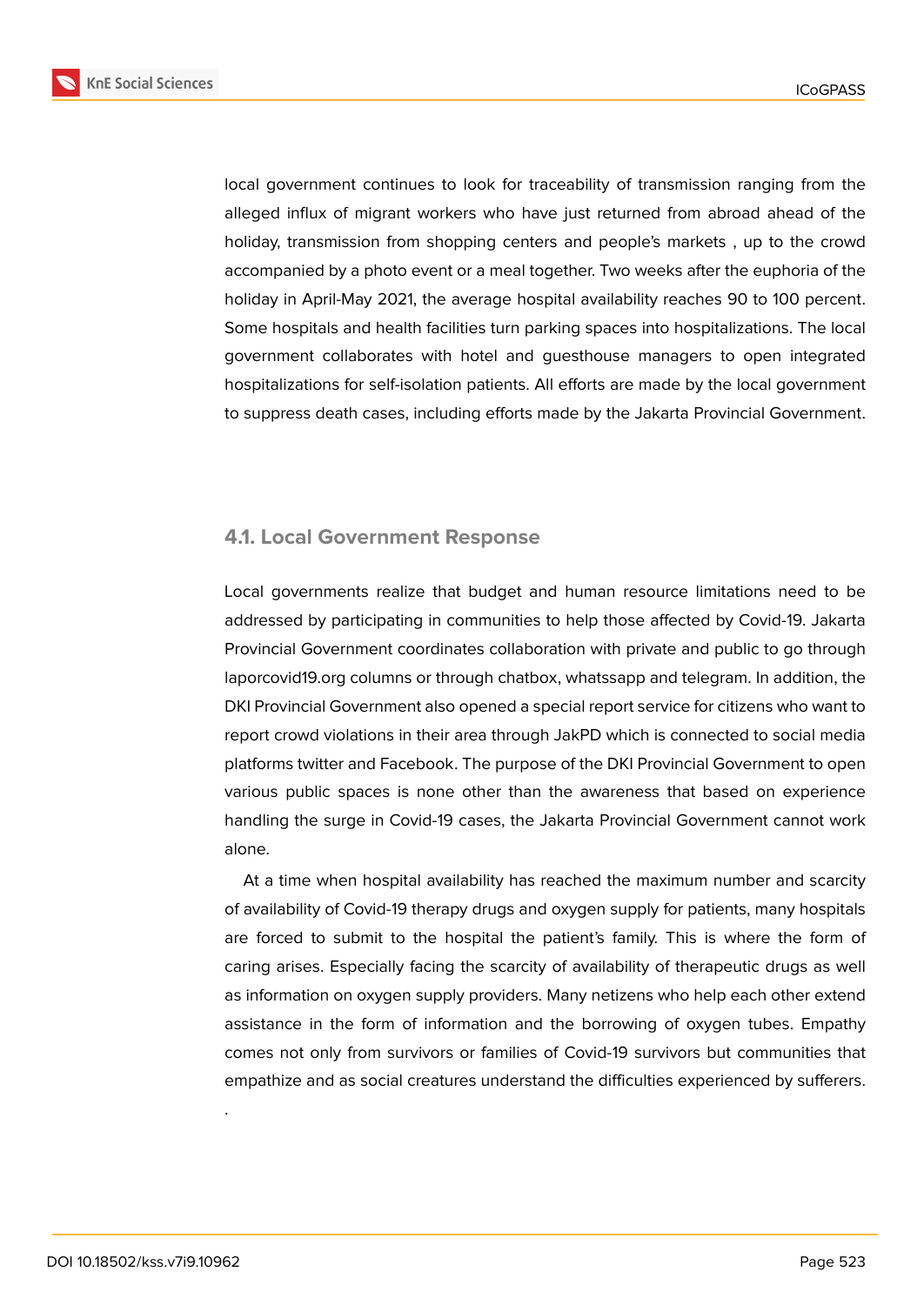# **4.2. Citizen Controls**

The public consciously turns to government agencies to promote vaccinations and health protocols while proof of real health protocols can ward off viruses from entering the body and Vaccination can reduce the risk of Covid-19 infection. For Covid-19 survivors they conduct independent evaluations of their transmission. There may be health protocols that have passed, for example the use of masks that have not been correct or lack of hygiene when traveling home. Eventhough based on some citizens' experiences obeying health protocols is very effective. For some people who do not have experience on Covid or severe respitory rarely believe on mask, according to the survey of the Central Statistics Body in last 2020.

The fact that cases of Covid-19 patients died in addition to health workers, 90 percent have not been vaccinated. This further strengthens the ranks of the community that supports vaccination. Untrue news, such as the issue of the Covid-19 antidote supplements are gradually eliminated by true news by the journalism of citizens who see The existence of truth (on*track)* with government efforts to deal with pandemics.

In the case of odd-even policies in March 2021 and SIKM during the homecoming ban period, netizens are able to advise local governments to assess the effectiveness of a policy. In the case of pandemics, citizen involvement in public participation based on Sherry Arnstein'slevel, has reached the stage of controlling local government policy.

# **4.3. The Central Government Policy**

The central government level, policy is still *top down* ( one-way). Examples are the TKA inflow policy which is still controlled by the Ministry of Manpower, the PPKM Policy set by the Coordinator of the Covid-19 Task Force, and the level of PPKM at regions needs to be approved by the Ministry of Health.

Although the central government's policy is vertically or one-way, the central government receives various public complaints related to the scarcity of Covid-19 therapeutic drugs and the price of test kits which is expensive. The central government evaluates the test kits and drugs prices and determine the regulation on the upper limit of the prices. The future governance government arranges the regulation on public services to value the public demands to create fairness and justice (Dunleavy and Hood,  $2009^{24}$ ; Bojang,  $2020^{25}$ )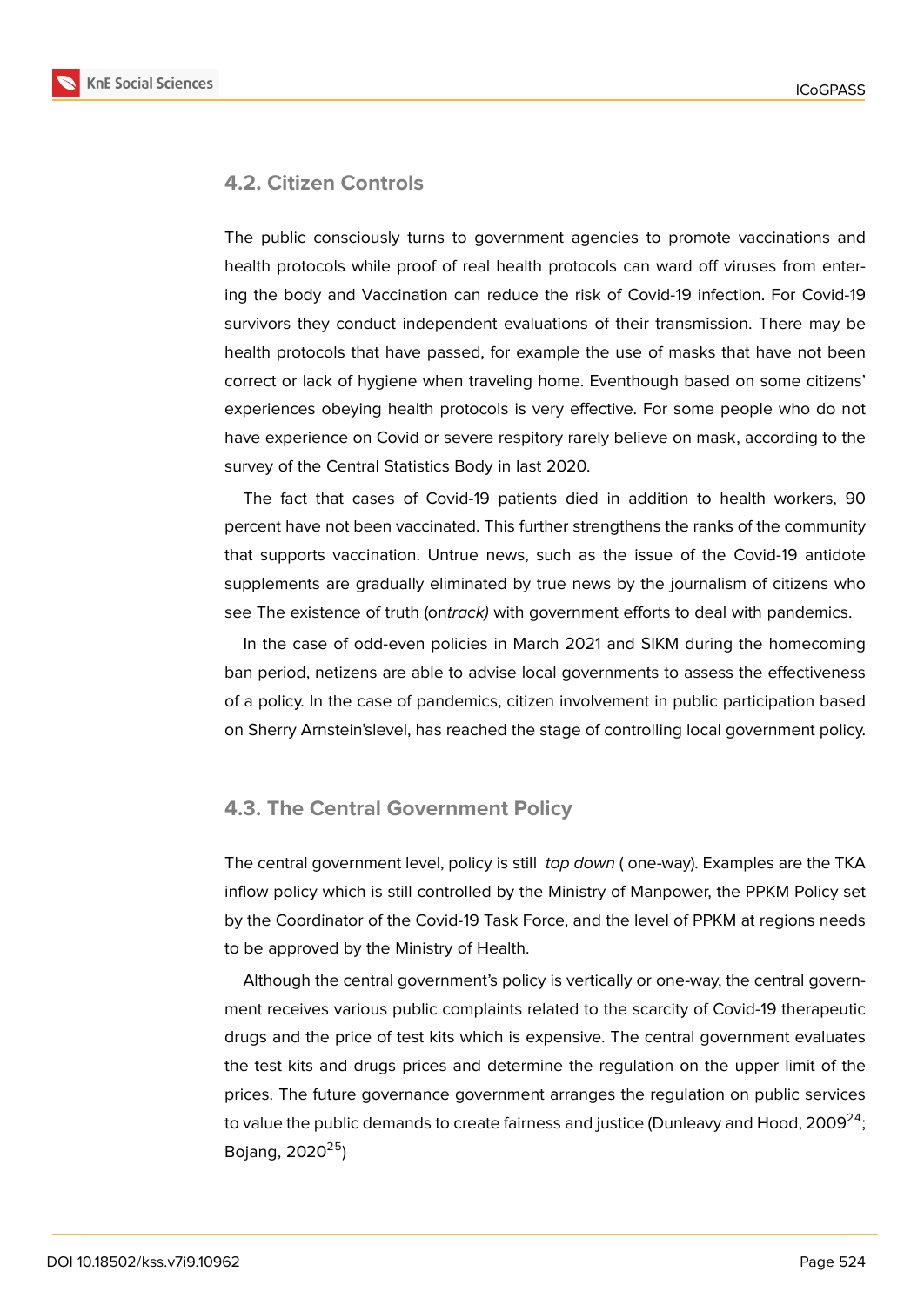

### **4.4. The Level of Community Literacy**

Information does not belong to individuals, organizations or governments. No matter how much false information is spread, it will gradually be eroded by the truth. Traditional human ethics is being able to live a moral message. No matter how hard lies are told by irresponsible individuals, the space of human freedom will be analyzed by a sense of responsibility to convey the truth (Magnis and Suseno,  $1987^{26}$ .

In some countries, disinformation about pandemics has broken down the truth about the efficiency of vaccine benefits to distort government policies to address pandemics. Citizen journalism in utilizing technology developed into information complexity. However, some people from both journalists and academics think it is important for citizens who have the ability to digest technology to convey information correctly. as per the facts, because this can help the government overcome the pandemic.

The World Health Organization (WHO) assesses the development of information about Covid-19 has given rise to another outbreak, namely disinformation about the pandemic known as "disinfodemic" (UNESCO, 2020) $^{27}$ . Disinfodemic is the development of incorrect information about the Covid-19 pandemic. Based on digital information search engines, various news about pandemics, 40 pe rcent of which are false information and cannot be trusted sources of news. Based on the development of disinformation, especially in the mainstream media, WHO is concerned about the impact on the nation's mental health in overcoming pandemics. The only way to overcome disinformation is to promote infodemic, which is correct information about Covid-19.

Amid the information circulating about the pandemic, according to Widhyarto and Bahri (2021)<sup>28</sup> has raised the public awareness of the risks. They are in the midst of an all-round situation of uncertainty and technology is the only way to socialize. Communication without borders provides the ability of the public to absorb more information and disseminate information. Society, like Talcott Parsons 's theory (Raho,  $2021<sup>17</sup>$ , is polarized in various opinions according to the level of literacy or knowledge about pandemics it has.

Public literacy as a journalist is decisive in reporting more infodemic based on personal experience and not spreading information that is not necessarily the truth. In the digital age, of course, the temptation to share information that is not based on facts or information will increase the polarization of opinion in the risk society.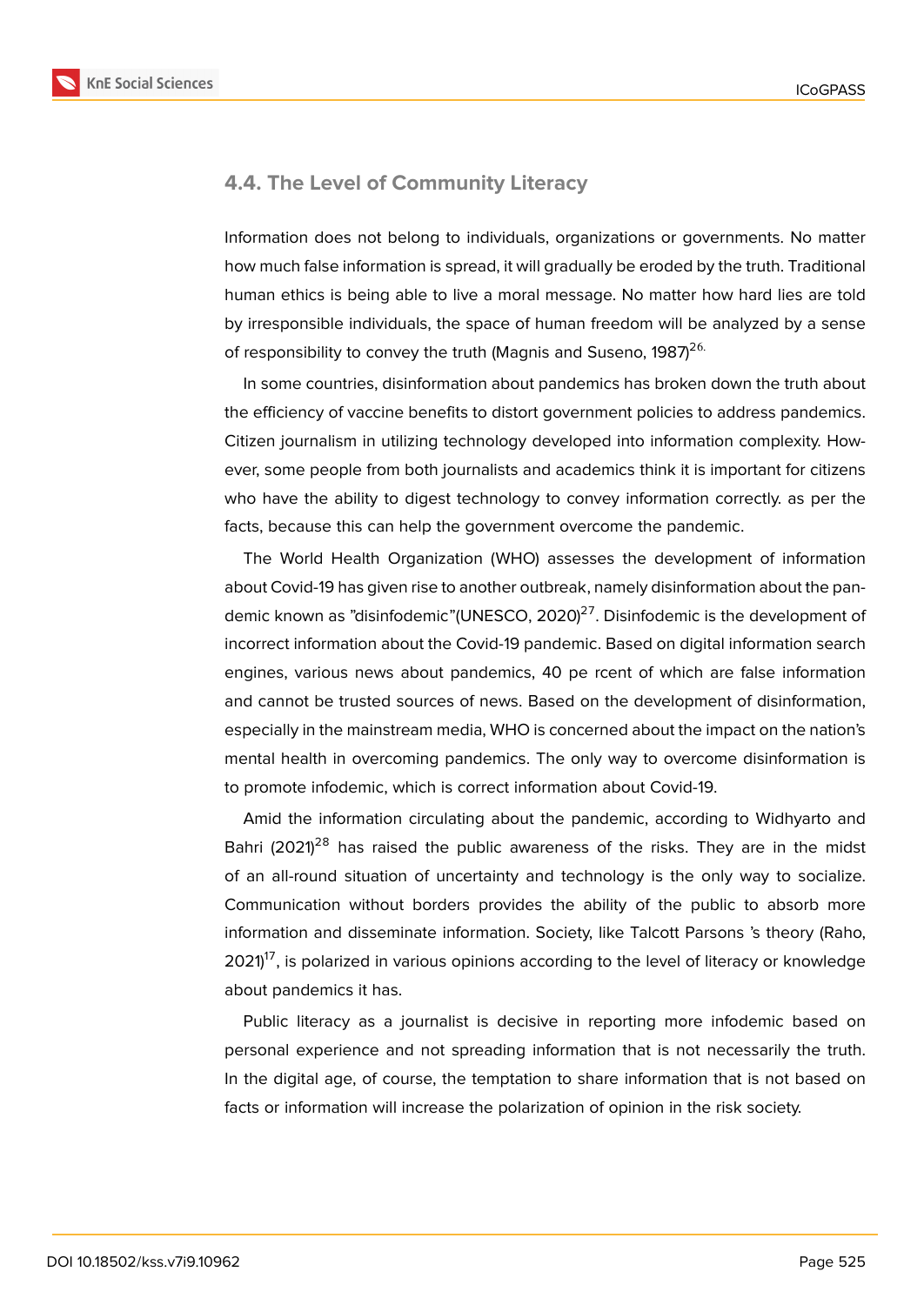

# **5. CLOSING**

Based on the discussion, the polarization of society is formed as a result of the breadth of information in the digital era. Polarization in this case is categorized into two parts, namely the society that spreads infodemic and the community that spreads disinformation about pandemics.

It is the community group that can be used as a guideline for the government, namely community groups "experienced" for chronic diseases such as heart disease, diabetes, HIV and cancer. "Experienced" community groups in the UK, for example, have become part of health facility improvement programmes. Glasgow (2012)<sup>29</sup> method of*"self management"* for patients plays a role in increasing public confidence in health facilities and personal health maintenance by 78 percent. Only by sharing experiences, community groups, survivors of chronic diseases are able to affect other groups of society.

The same thing at the beginning of the pandemic in early 2020 has happened. A group of people, Covid-19 survivors in Wuhan, through their respective blogs revealed how they recovered and what they experienced as the Covid-19 sympton became increasingly critical. These survivors are not accommodated by the government, they work as independent journalists. Knowledge based on their experience has not yet earned a place as a policy basis in China. While the opinion of the experts there at that time was severely shackled by power. The opinions of experts are highly anticipated to issue statements based on the background of science. Some countries still place experts in charge of policy choices, and receive no public input (Lavazza and Farina,  $2020$ <sup>30</sup>. But when the opinions of such experts are directed by power, the decisions of the experts become non-neutral.

Other countries invited business people who had recently visited Wuhan to report wuhan conditions. Countries with high pandemic responsiveness have been shown to be able to cope with pandemics. Inclusiveness and diversity of opinion in the handling of pandemics are key factors as countries face new outbreaks of unknown assholes. Inclusiveness is that the government does not cover up about the initial news of Covid and distribute information. Acceptance of religious activities is when the government is willing to listen to the reports of citizens from various circles without distinguishing whether the citizen is an epidemologist or an ordinary citizen.

The expansion of the word "expert" in dealing with pandemics becomes widespread, because not only the opinion of experts, anyone with information openness can tell their experiences through social media. In the journal The Role of Experts in the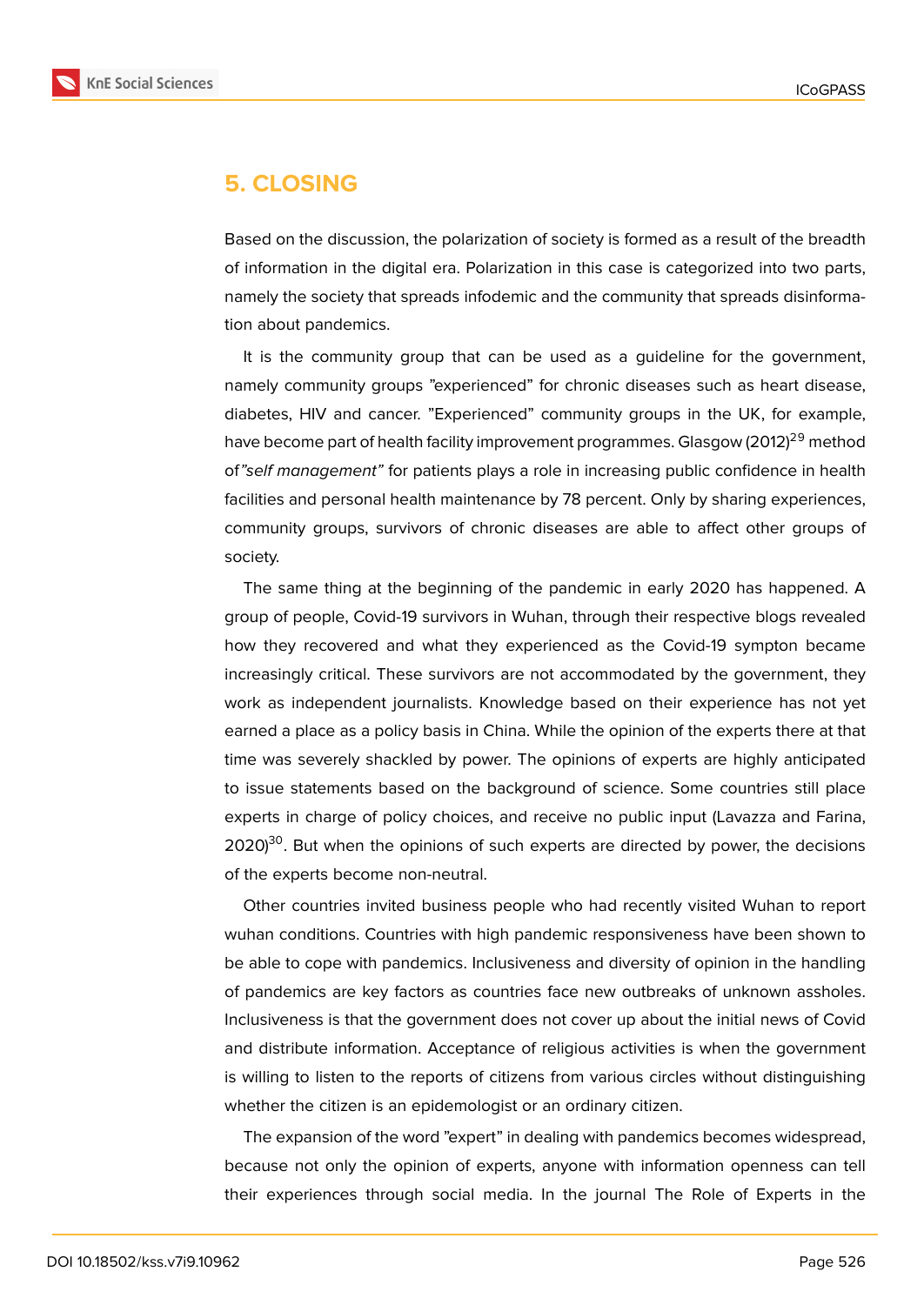

Covid-19,Lavazza and Farina in the context of pandemic management, there are two characteristic stages of information dissemination. The first stage is characterized by the concealment of information controlled by the government of the pandemic country's origin, thus eroding public confidence even in international organizations such as WHO. The second stage, the emergence of the testimony of experts who voiced to the governments of each country to improve the condition of public health. When the voices of experts are no longer controlled by power, but based on knowledge, there are also public voices in various media channels that tell the facts of Covid-19. based on experience.

In the second stage of the Covid-19 information era experts and the "experienced" public accurately inform the facts of Covid-19. This accurate source of information should be public policy. The theory of polarization of public opinion in the second stage of the dissemination of information shrinks to the correct informational preaching. This is very different when the polarization of information at the beginning of the pandemic,where the community is divided into two opposingparties, those who believe Covid-19 exists or do not exist. . Similarly, vaccination, the polarization of opinion is split in two, the public who believe the effectiveness of the vaccine and the public who do not believe the vaccine is effective in the case of Covid.

Until now, polarization of opinion still often occurs in the handling of pandemics. Nevertheless, people's literacy about Covid-19 is increasing. The response of the central and regional governments is linear with the increasing understanding of public officials about the prevention of Covid-19 transmission. In dealing with pandemics, the Central Government needs to issue a one-way policy or directive and the policy needs to consider other stakeholders besides information from the public . The community appreciates the local government's response in line with central policy and more quickly responds to citizen complaints.

In terms of there is still polarization of opinion, but the government is becoming increasingly open to listening to citizen input, one of which is by opening official channels on the website page handling Covid-19 and social media. The openness of citizen journalism for the public to share knowledge and experience drowns out the news of Covid-19 disinformation. Instead, the government's repressive actions, to cover the virus news by using its authorization and to set the views of experts, will only foster public distrust.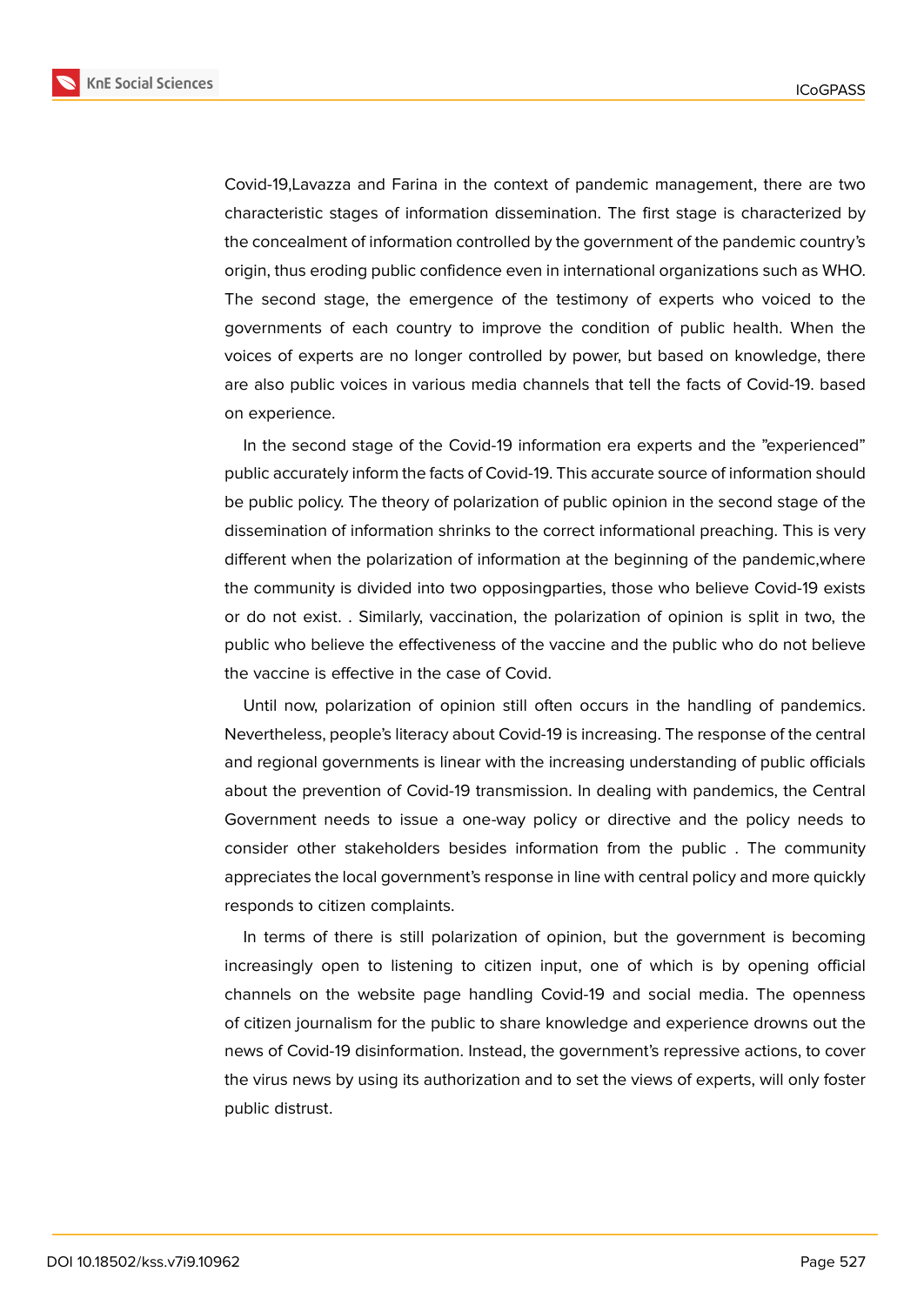

# **References**

- [1] Lee J, Kim K, Park G, Cha N. The role of online news and social media in preventive action in times of infodemic from a social capital perspective: The case of the COVID-19 pandemic in South Korea. Elsevier. 2021; 64 (101691): 1-13. Available from: https://doi.org/10.1016/j.tele.2021.101691
- [2] Johnson J. Worldwide Digital Population. www.statista.com: Statista Research Department; 2021, September 10. Available from: https://www.statista.com/topics/1164/social-networks/.
- [3] Chen Q, Min C, Zhang W, Wang G, Ma X, Evans R. Unpacking the black box: How to promote citizen engagement through government social media during the COVID-19 crisis. Elsevier. 2020; 110 (106380):1-11 Available from: : https://doi.org/10.1016/j.chb.2020.106380
- [4] Ongmo O, Parikh T. What explains Bhutan's success battling COVID-19? The Diplomat; 2020 May 8. Available from: https://thediplomat.com/2020/05/whatexplains-bhutans-success-battling-covid-19/
- [5] Denhardt RB, Denhardt JV. The new public service: Serving rather than steering. Public Administration Review. 2000; 60 (6): 549-559. Available from: https://doi.org/10.1111/0033-3352.00117
- [6] Schafer JG. A systematic review of the public administration literature to identify how to increase public engagement and participation with local governance. Wiley Online Library, Journal of Public Affairs. 2018; 19 (2): 1-11. Available from: https://doi.org/10.1002/pa.1873
- [7] Winston C. The efficacy of information policy: A review of Archon Fung, Mary Graham, and David Weil's full disclosure: The perils and promise of transparency. Journal of Economic Literature. 2016;46(3):704-717.
- [8] Wijaya AF, Ainul H, Sujarwoto. Dinamika kebijakan publik. Banten: Open University; 2020. Chapter 3.
- [9] Kingdon JW, Thurber JA. Agendas, Alternatives, and Public Policies Second Edition. United States: Longman; 1995. Chapter
- [10] Arnstein SP. A ladder of Citizen Participation. The American Institue Planners. 1969. p. 216-224. https://doi.org/10.1080/01944366908977225.
- [11] Riaz S. Role of citizen journalism in strengthening societies. FWU Journal Social Sciences. 2011;5(1): 88-103
- [12] Glister P. Digital literacy. New York: Willey. 1997.
- [13] Lanham RA. Digital literacy. Scientific American. 1995; 273 (3). p. 198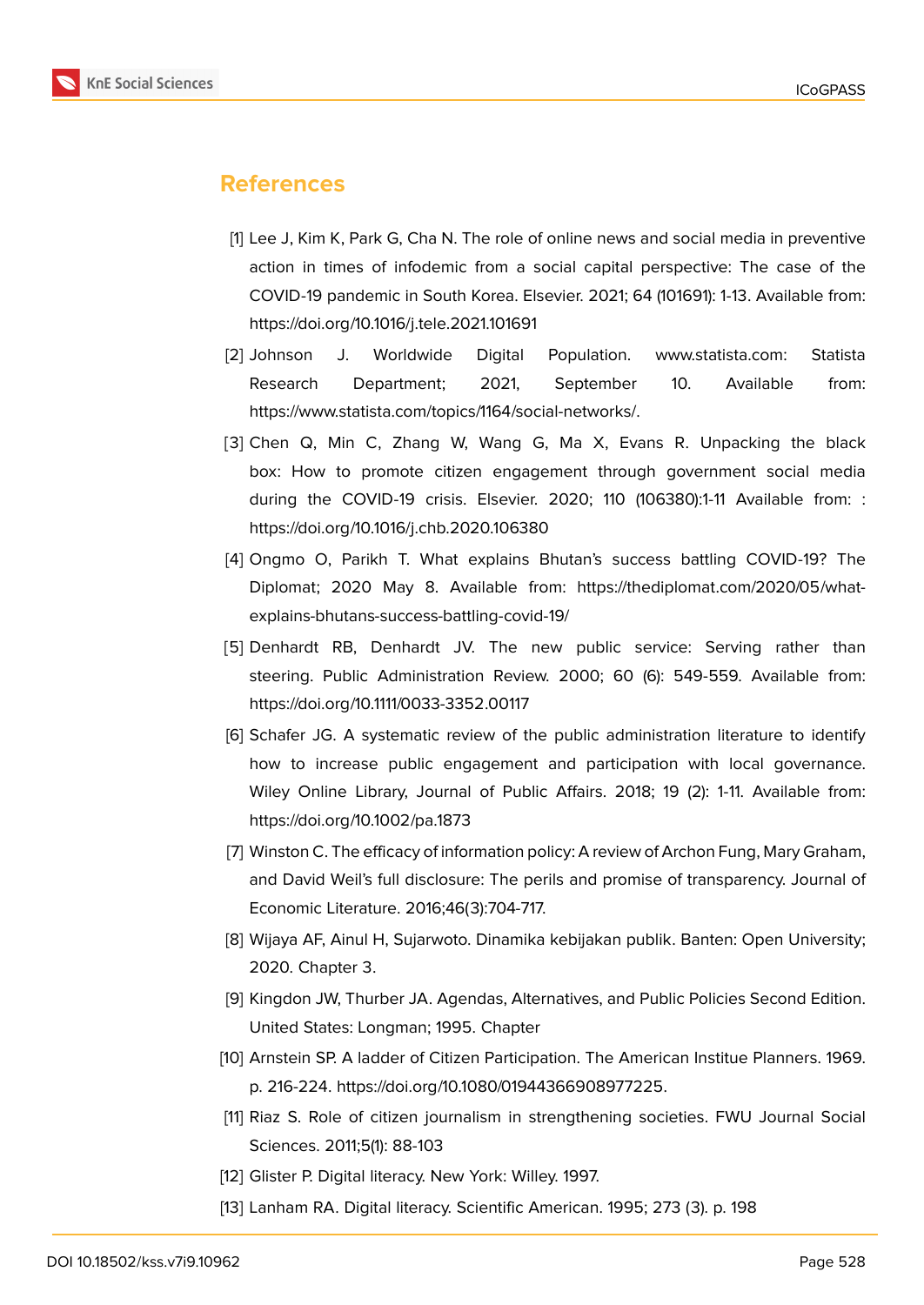

- [14] Lankshear C, Knobel M. Digital literacies—Concepts, policies and practices. Bristol: Peter Lang Publishing. 2008.
- [15] Sulistyawati, Rokhmayanti, Aji B, et al. Knowledge, attitudes, practices and information needs during the covid-19 pandemic in Indonesia. Risk Management and Healthcare Policy. 2021:163-175. Available from: https://www.dovepress.com/riskmanagement-and-healthcare-policy-journal
- [16] Subdirektorat Indikator Statistik, Community behavior survey in the Covid-19 pandemic period. (7-14 September 2020). Badan Pusat Staistik; 2021 Sep 28. Available from: https://www.bps.go.id/publication/2020/09/28/f376dc33cfcdeec4a514f09c/perilakumasyarakat-di-masa-pandemi-covid-19.html
- [17] Raho B. Teori sosilogi modern. NTT: Penerbit Ledalero; 2021. Available from: http://repository.stfkledalero.ac.id/309/1/Teori%20Sosiologi%20Modern.pdf
- [18] Osborne D, Gaebler T. Reinventing government: How the entrepreneurial spirit is transforming the public sector. Boston: Pearson PLC; 1992.
- [19] Christian. Seven key indicators for assessing governance. Publication: Asscociation of Accredited Public Policy Advocates to the European Union (AALEP); 2016, January 30. Available from: http://www.aalep.eu/7-key-indicators-measure-public-governance
- [20] Satori D, Komariah A. Metodologi penelitian kualitatif, Bandung: Alfabeta; 2009. p. 28.
- [21] Creswell J. Penelitian Kualitatif dan Desain Riset. Yogyakarta: Student Library; 2015.
- [22] Anshori DS. Etnografi komunikasi: Perspektif bahasa. Jakarta: Rajawali Pers; 2017.
- [23] Hamdi M, Jannah LM. Metode penelitian. Banten: Open University; 2020.
- [24] Dunleavy P, Hood C. From old public administration to new public management. Public Money and Management. 1994; 14(3): 9-16. Published online: 2009. http://:dx.doi.org/10.1080/09540969409387823
- [25] Bojang MBS. Beyond new public management paradigm: The public value paradigm and its implications for public sector managers. Journal of Public Value and Administrative Insight. 2020; 3(2): 1-9. https://doi.org/10.31580/jpvai.v3i2.1381
- [26] Magnis F, Suseno. Etika dasar. Yogyakarta: Kanisius; 1989. p.36
- [27] UNESO. Journalism, press freedom and covid-19. UNESDOC Digital Library. 2020. Document Code: CI-2020/WTR/2. Available from: https://unesdoc.unesco.org/ark:/48223/pf0000373573
- [28] Widhyarto DS, Bahri MT. Masyarakat risiko di balik media sosial twitter sebagai penentu arah pengambilan keputusan. Perspektif Ilmu-ilmu Sosial Di Era Digital. Yogyakarta: UGM Press; 2021. p. 47-66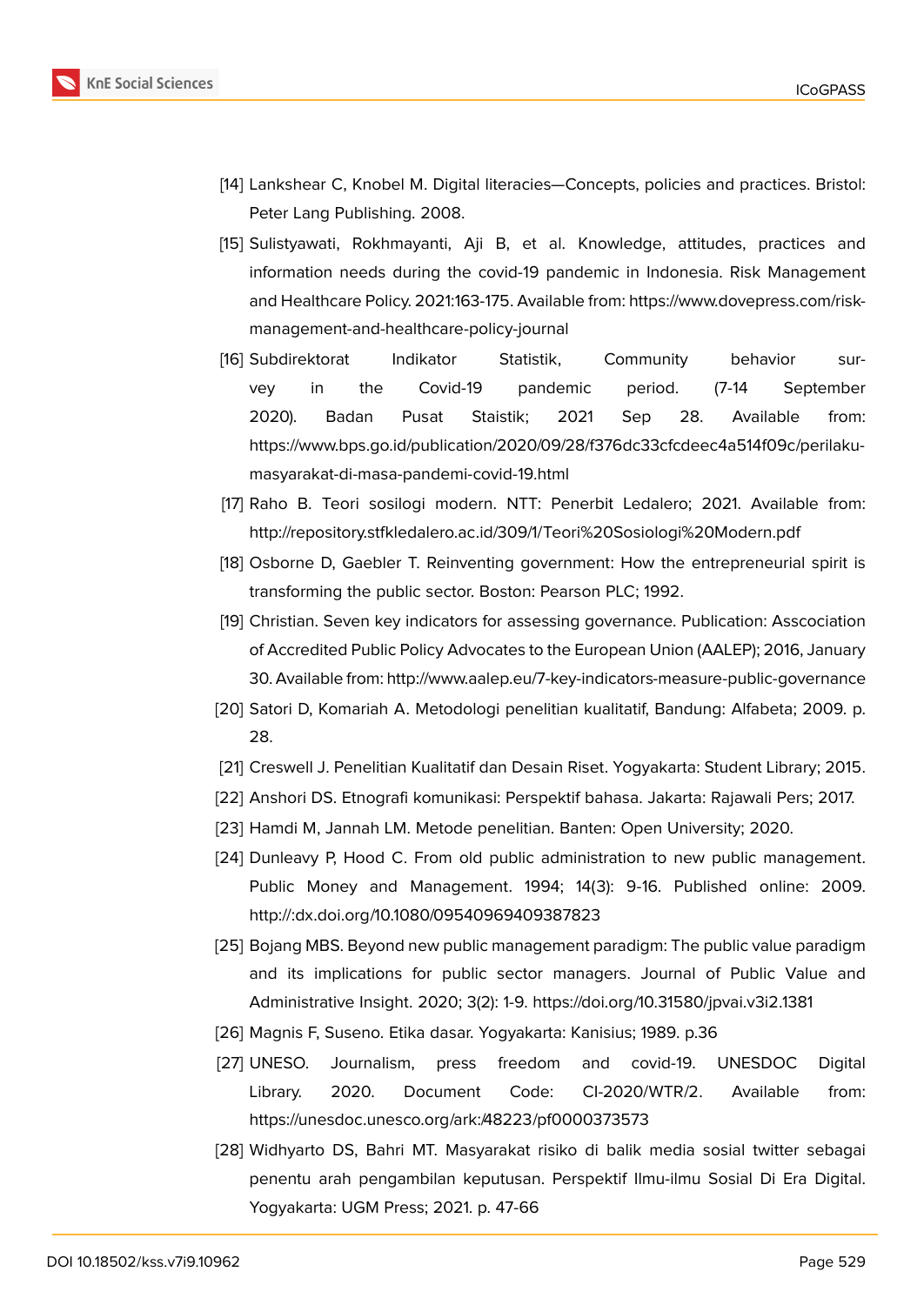- [29] Glasgow SM. The politics of self-craft: Expert patients and the public health management of chronic disease. SAGE Journals. 2012;2(3):1-11. Available from: https://doi.org/10.1177/2158244012452575
- [30] Lavazza A, Farina M. The role of experts in the covid-19 pandemic and the limits of their epistemic authority in democracy. 2020; Journal: Frontiers in Public Health. 2020; 8(356): 1-11. Available from: https://doi.org/10.3389/fpubh.2020.00356
- [31] Johnston R. The Determinants of service quality: Satisfiers and dissatisfiers. International Journal of Service Industry Management. 1995; 6(5). p. 53-71. https://www.academia.edu/31006349/ The\_determinants\_of\_service\_quality\_satisfiers\_and\_dissatisfiers
- [32] Lubis A. Upaya meningkatkan partisipasi masyarakat dalam pembangunan. Jurnal Tabulrasa PPS Unimed. 2009; 6(2): 181-190
- [33] [Iswahyudi F. The effectiveness of citizen participation in public servic](https://www.academia.edu/31006349/The_determinants_of_service_quality_satisfiers_and_dissatisfiers)es improvement (Case study upon the implementation of Minister of State Officials Empowerment regulation no. 13, year 2009 concerning the guideline of public services quality improvement with citizen's participation at Permit Department of Bantul Regency). Jurnal Borneo Administrator. 2009; 8(3): 310-340. Available from: https://core.ac.uk/download/pdf/297928565.pdf
- [34] Lennon, RP, Scoy LJV, Miller EL, Snyder B. Knowledge, perceptions, and preferred information sources related to public understanding of COVID-19. USA: Penn State Social Science and Research Institute. 2020. Available from: https://covid19.ssri.psu.edu/articles/knowledge-perceptions-and-preferredinformation-sources-related-covid-19
- [35] Muhammadiah. Partisipasi publik sebagai strategi mewujudkan good governance dan otonomi daerah. Otoritas Jurnal Ilmu Pemerintahan. 2013;3 (1): 57-66. Available from: 10.26618/ojip.v3i1.61
- [36] Purnomo E, Wahyudi AB. Elemen berita dalam wacana jurnalisme warga. Journal: University of Muhammadiyah Surakarta, Communication and Information and Technology Community. 2020;13(1): 81-90 Available from: https://doi.org/10.23917/komuniti.v12i2.10800
- [37] Syaripudin A, Ahmad D, Ningrum DW, Banyumurti I, Magdalena M. Kerangka literasi digital Indonesia. ICT Watch- Indonesia (www.ictwatch.id). 2017. Available from: https://literasidigital.id/books/kerangka-literasi-digital-indonesia/
- [38] Myburg M. More public and less experts: A normative framework for reconnecting the work of journalists with the work of citizens. Global Media Journal (African Edition). 2009;3(1): 120-133